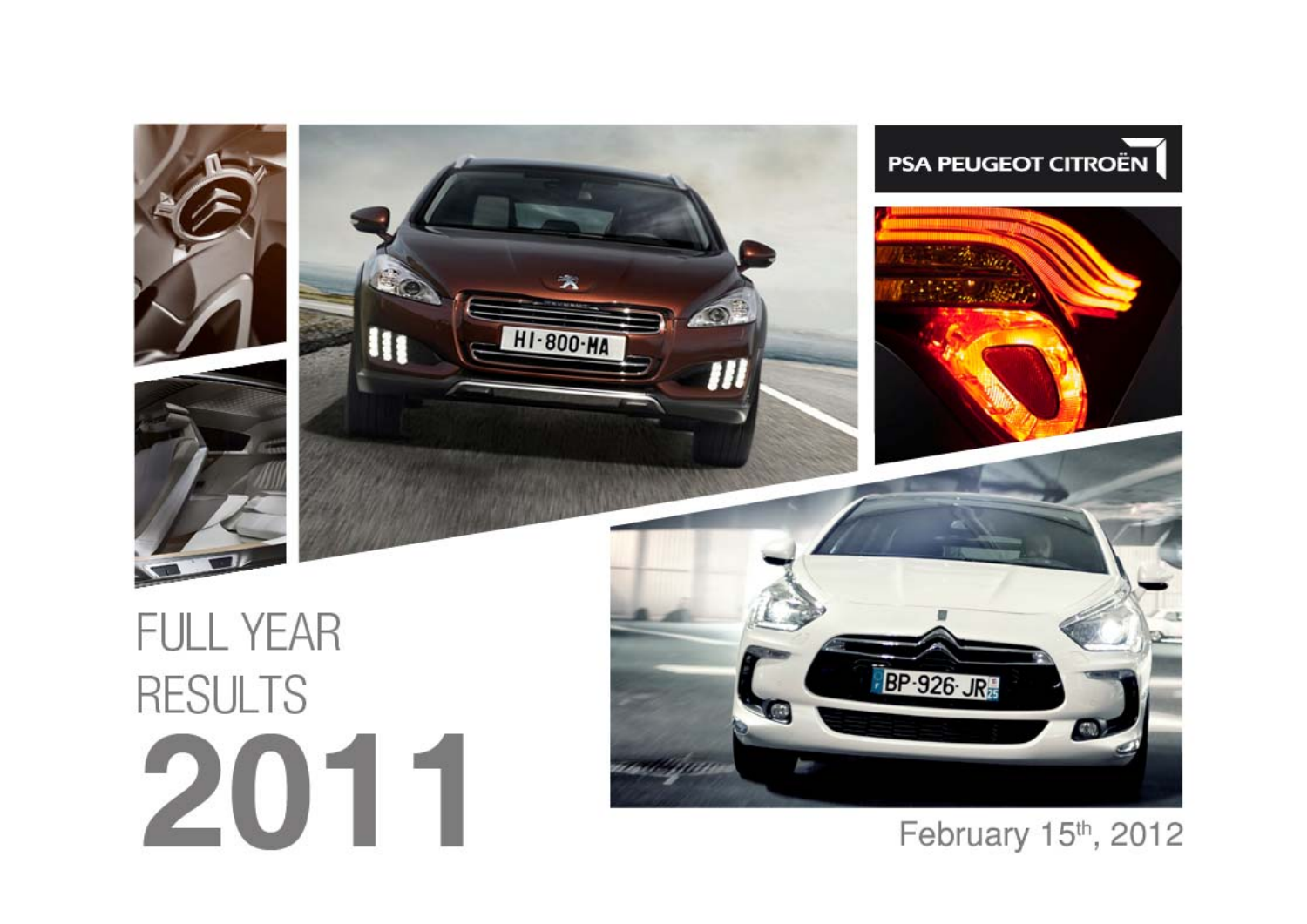

This presentation may contain forward-looking statements. Such forward-looking statements do not constitute forecasts regarding the Company's results or any other performance indicator, but rather trends or targets, as the case may be. These statements are by their nature subject to risks and uncertainties as described in the Company's annual report available on its Internet website (www.psa-peugeot-citroen.com). These statements do not reflect future performance of the Company, which may materially differ.

The Company does not undertake to provide updates of these statements.

More comprehensive information about PSA PEUGEOT CITROËN may be obtained on its Internet website (www.psa-peugeot-citroen.com), under Regulated Information.

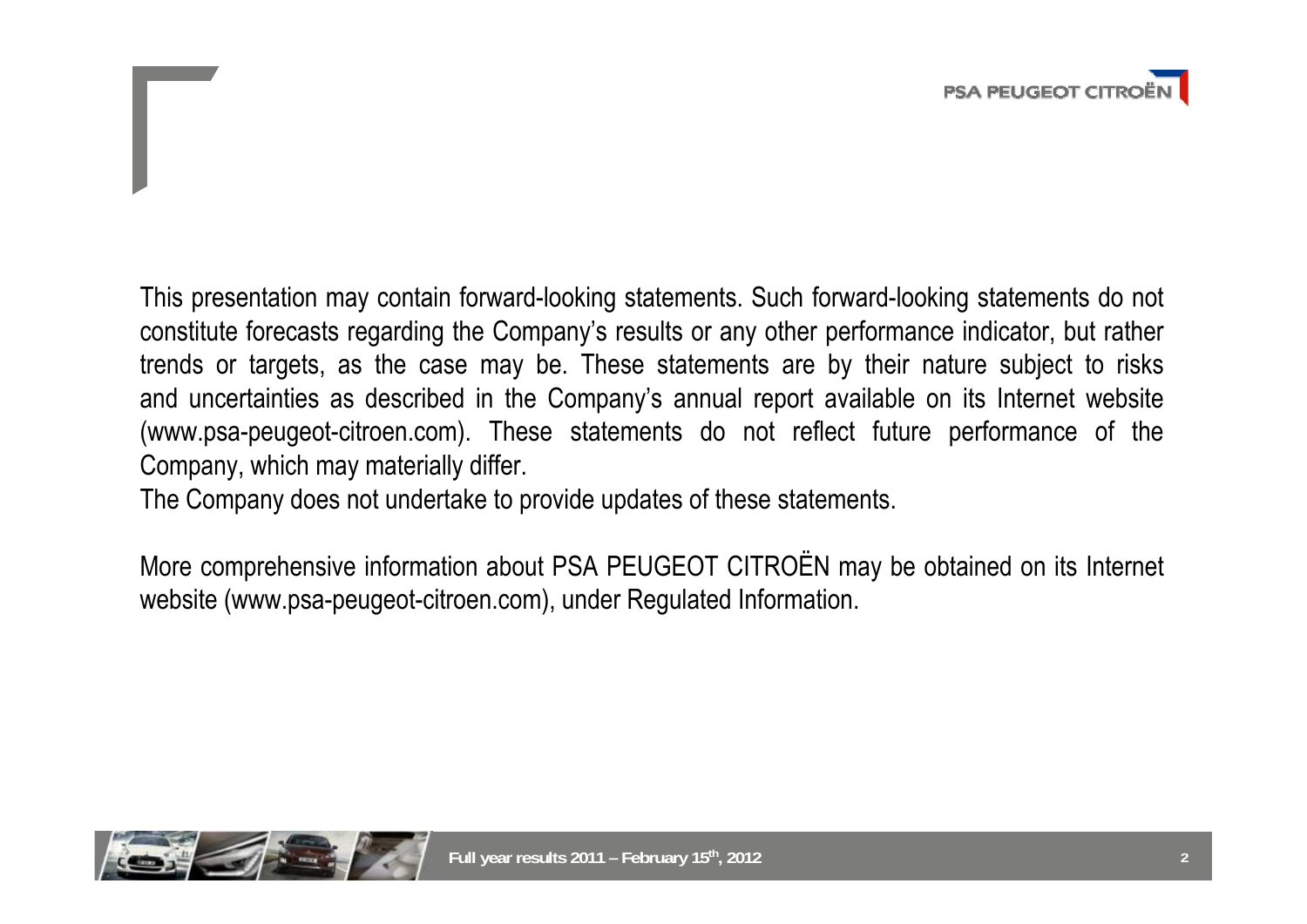



Key Messages Philippe Varin Our priorities **Philippe Varin** 

2011 Financial results Jean-Baptiste de Chatillon

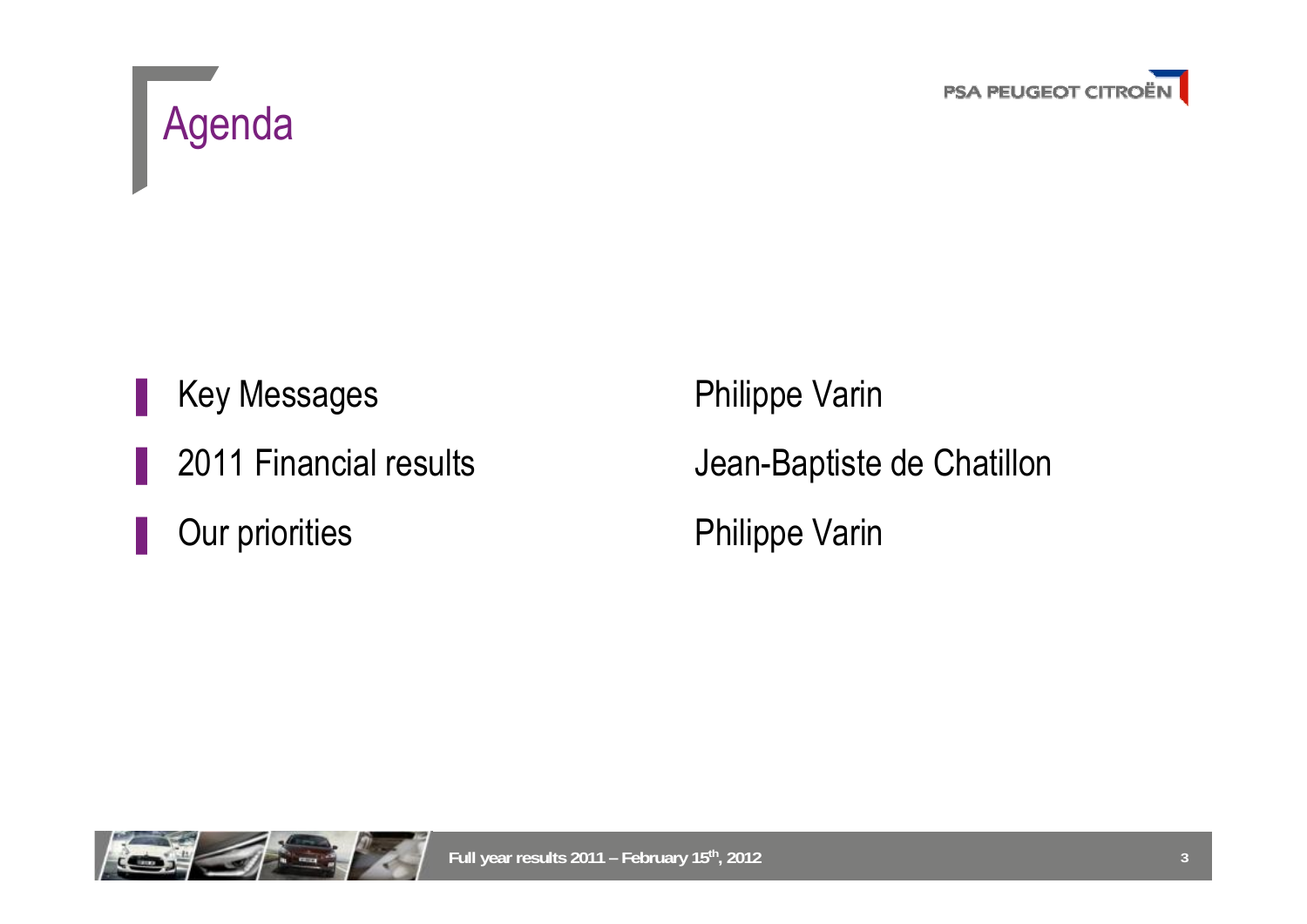

**PSA PEUGEOT CITROËN**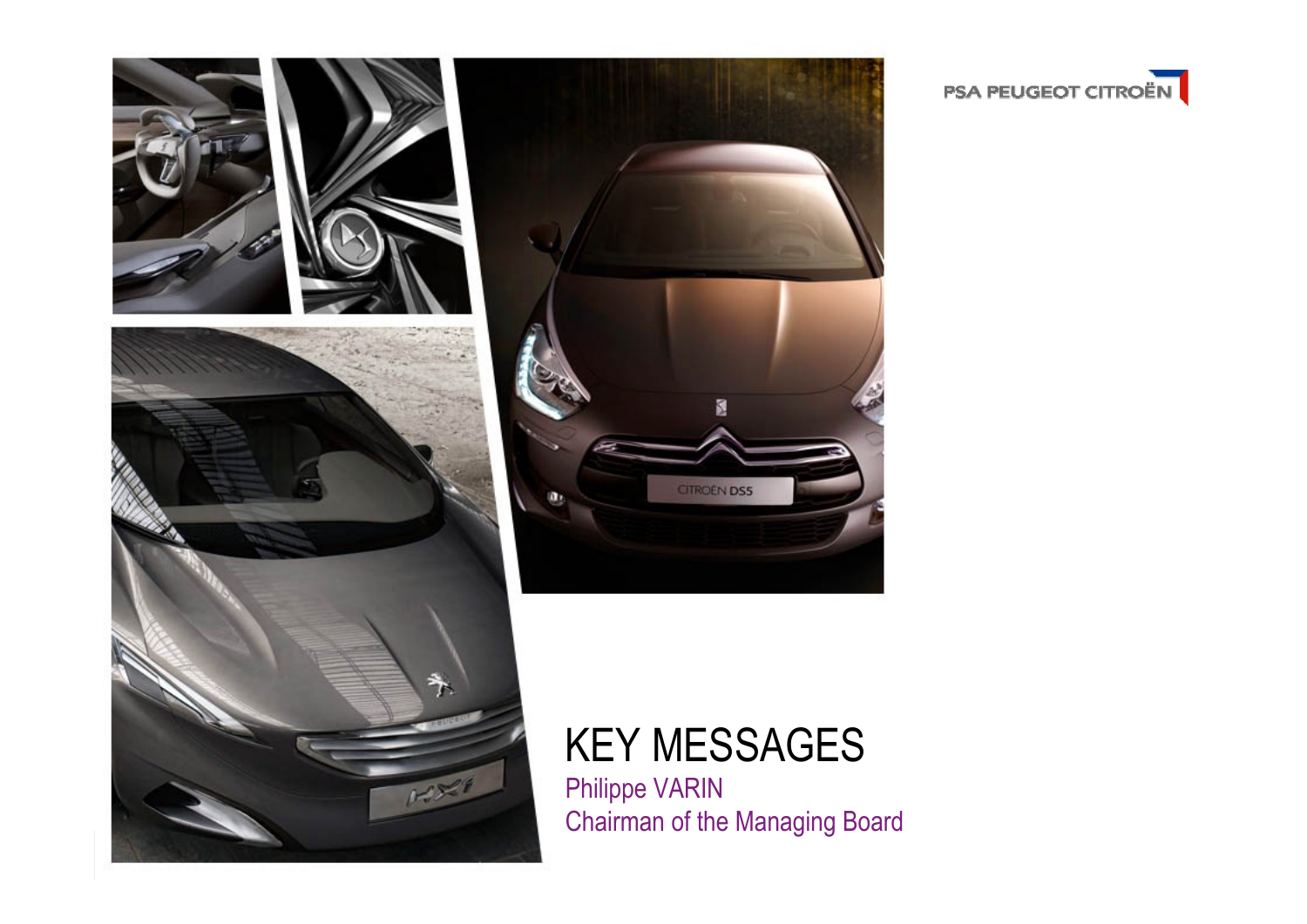



▐ Group Recurring Operating Income: **€1.315bn** of which **€-92m** for Auto

- ▐ Net Income, Group share: **€588m**
- ▐ Free cash flow: **€-1.6bn**

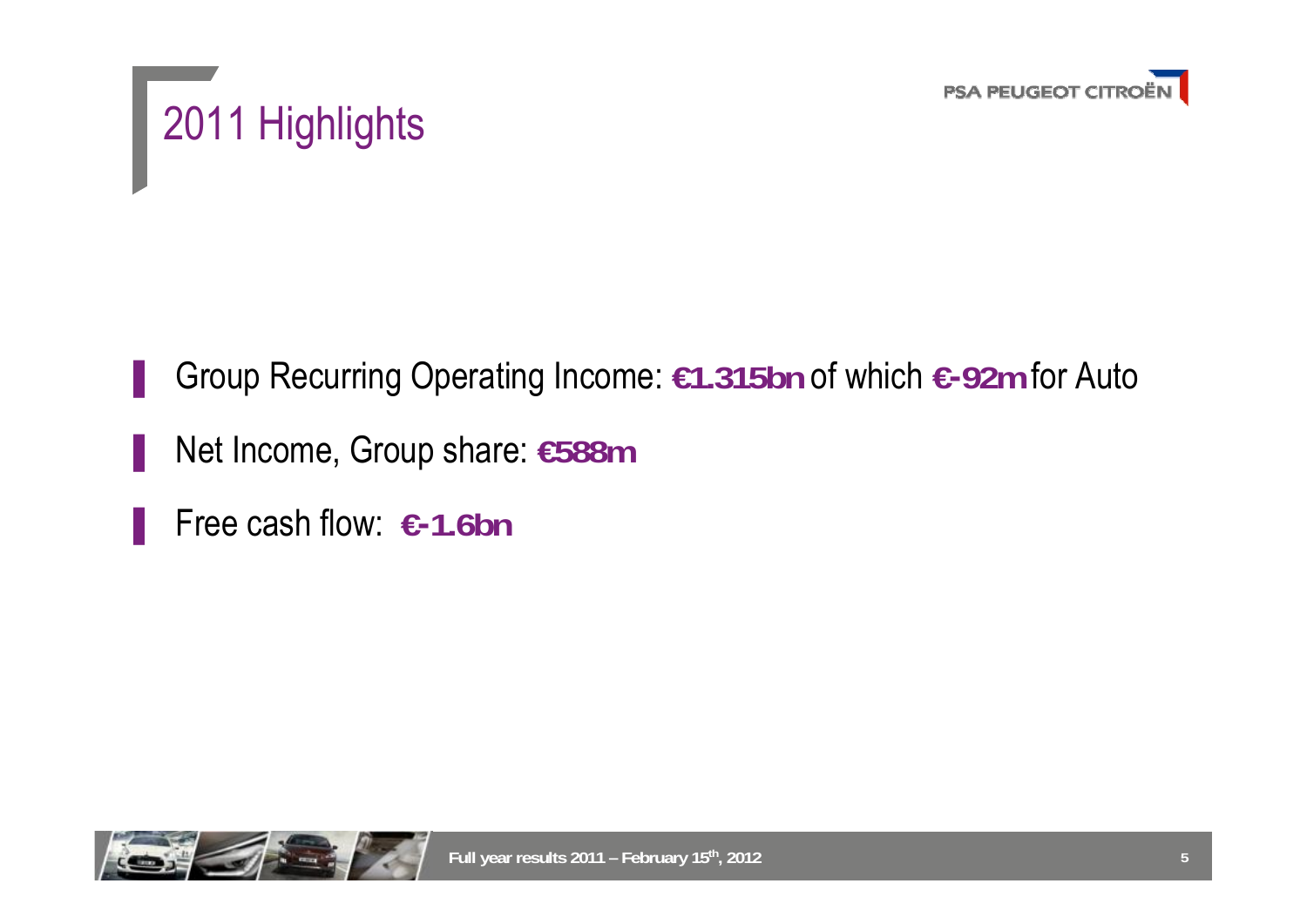

# Automotive division in H2

►Disappointing performance in Automotive in tougher than expected commercial situation

**Price pressure increased by:** 

- ►**phase out of vehicles in A&B segment**
- ►unfavourable **geographic market mix**

**Supply chain disruption** 



 $1.000000000$ *<u>BOODOOO</u>*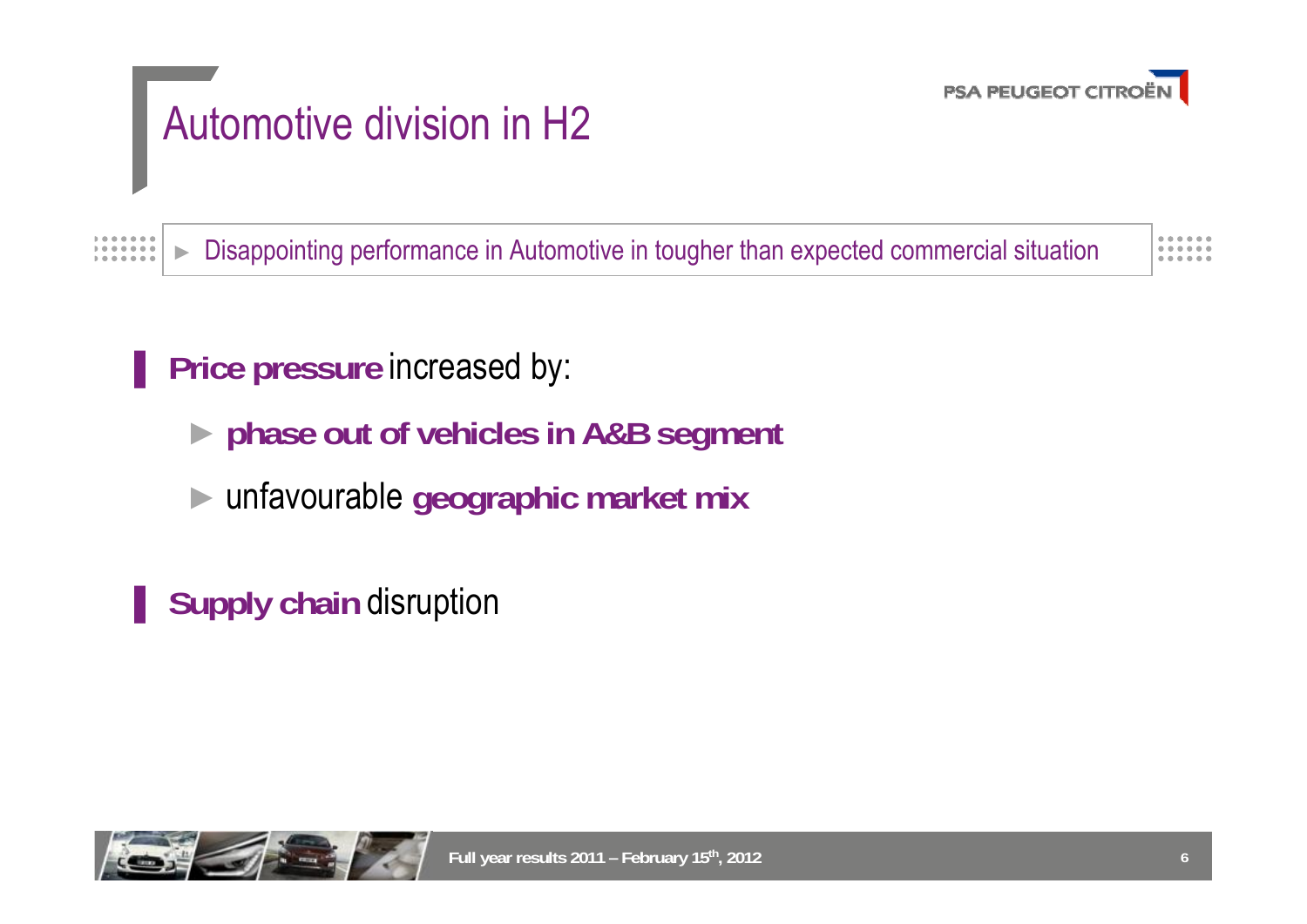

# Action plan to support our strategy

▐ **Globalisation**: **42%** sales volume outside Europe in 2011 vs 39% in 2010 ▐ **Brand upscaling**: **18%** of Premium in 2011 vs 13% in 2010

▐ Necessity to fund ongoing **CAPEX and capitalised R&D** ▐ Necessity to maintain <sup>a</sup>**strong balance sheet +**

▐ Setting up **action plan focused on cash**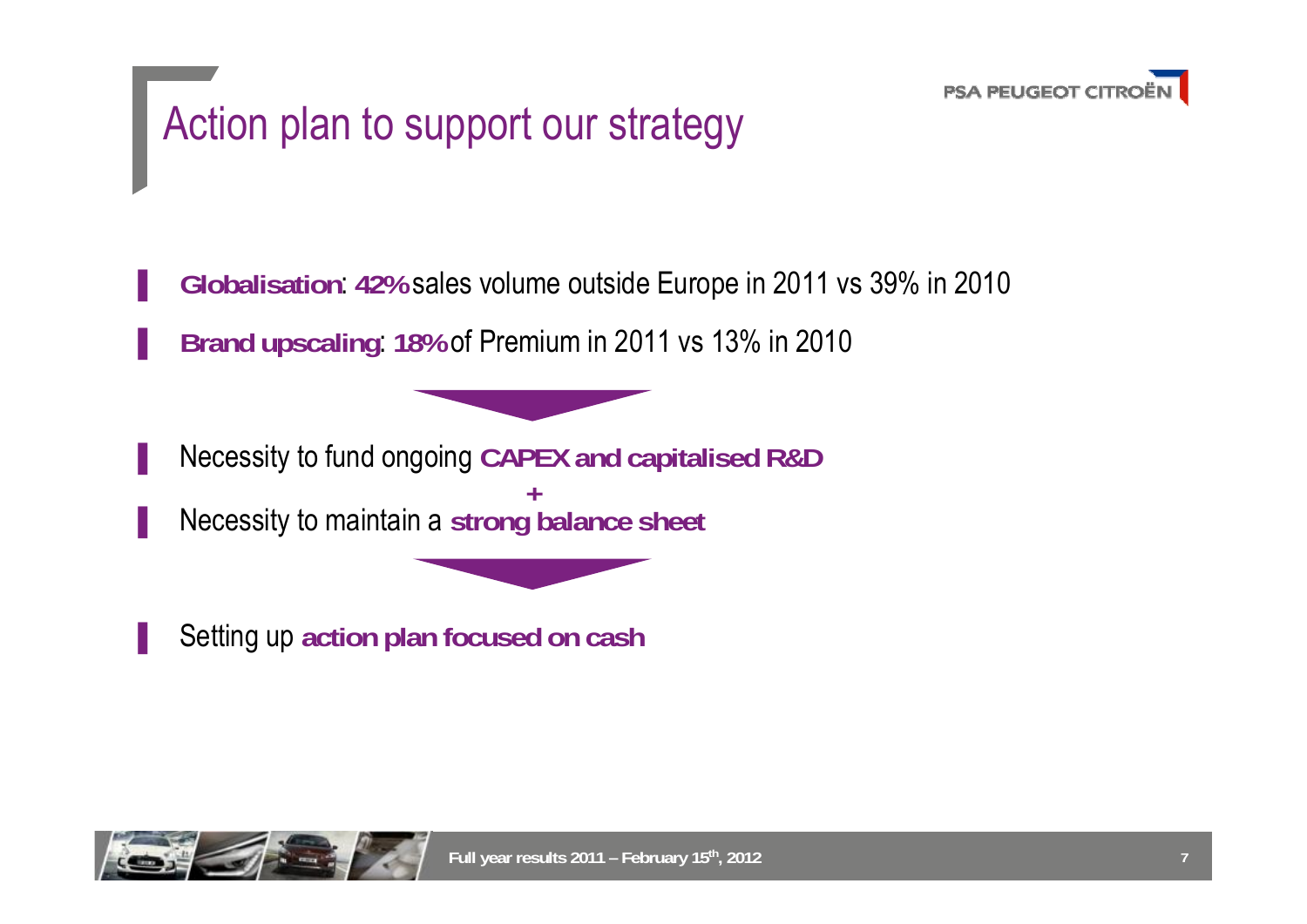



► Focus on cash $10000000$ . . . . . . .

Cost reduction measures raised to €1bn

- New commercial organisation
- Drastic reduction of inventories
- Investment prioritisation
- Asset disposals



......

......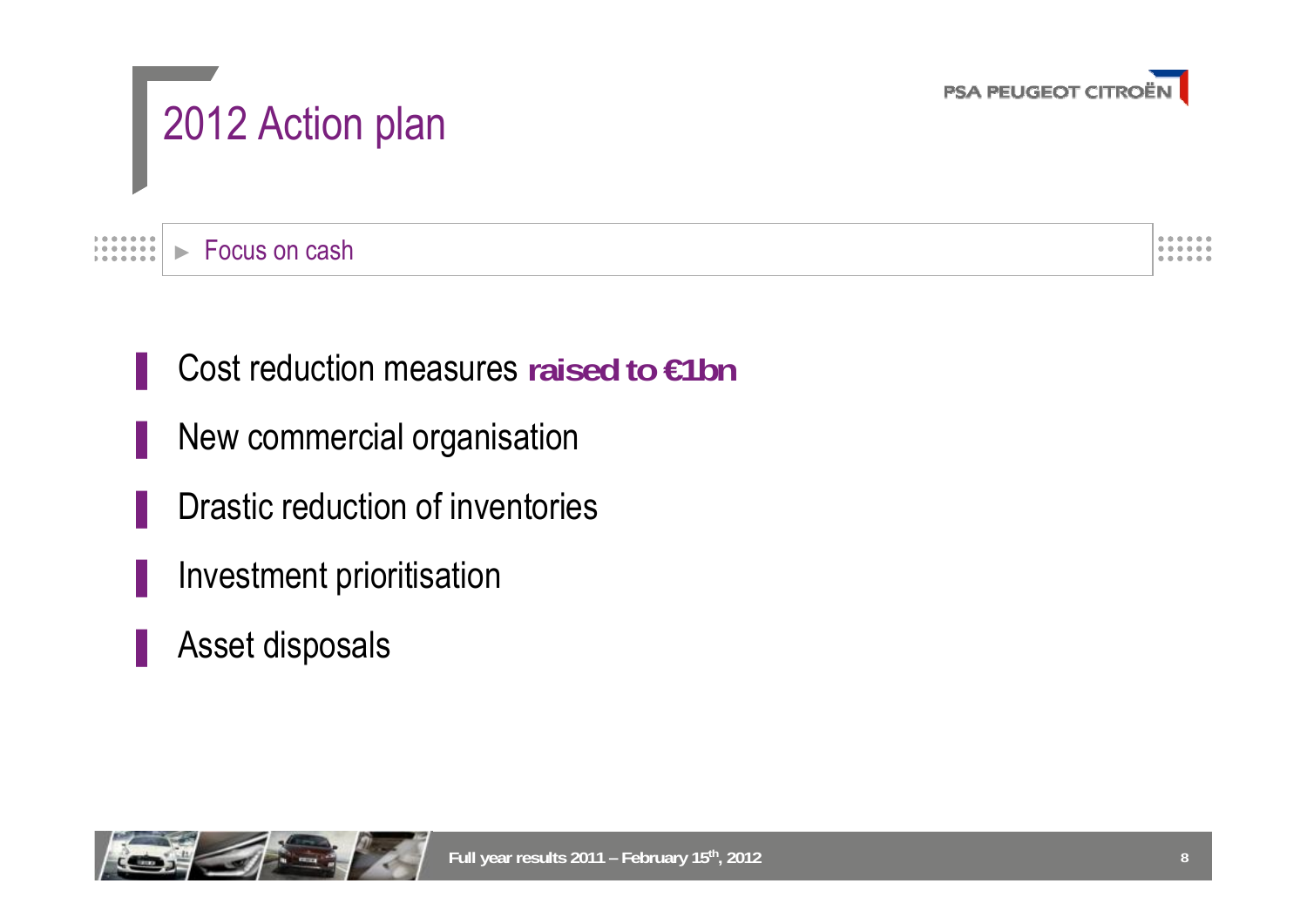

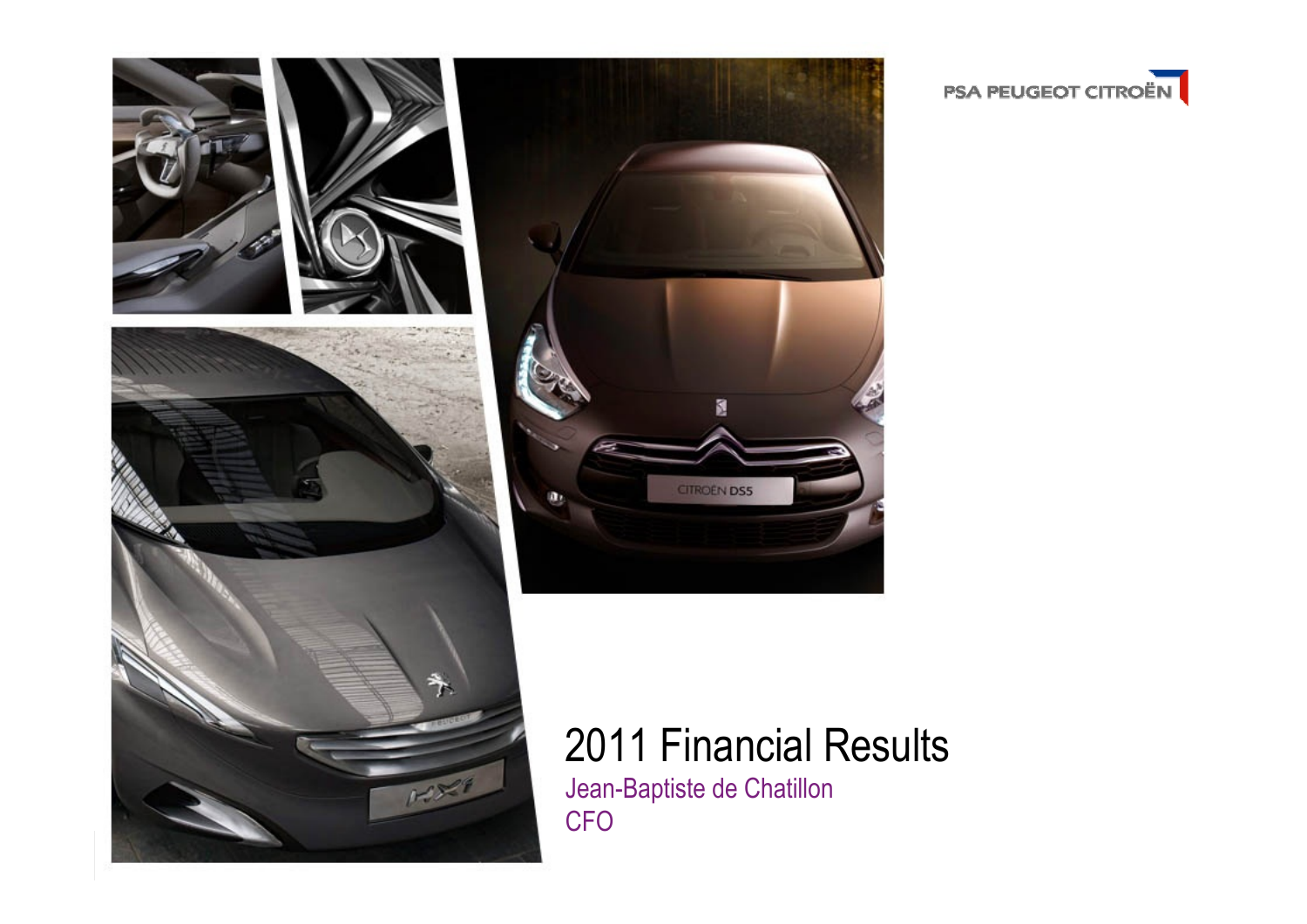

## Group results

 $\begin{array}{cccccccc} 0 & 0 & 0 & 0 & 0 & 0 & 0 \\ 0 & 0 & 0 & 0 & 0 & 0 & 0 \\ \end{array}$ 

.......

#### ►2011 Recurring operating income of €1.315bn

| In million euros                                 | 2010   | H1     | H <sub>2</sub> | 2011   |
|--------------------------------------------------|--------|--------|----------------|--------|
| <b>Revenues</b>                                  | 56,061 | 31,135 | 28,777         | 59,912 |
| Recurring operating income                       | 1,796  | 1,157  | 158            | 1,315  |
| % of revenues                                    | 3.2%   | 3.7%   | 0.5%           | 2.2%   |
| Non-recurring operating income<br>and (expenses) | (60)   | (30)   | (387)          | (417)  |
| Operating income                                 | 1,736  | 1,127  | (229)          | 898    |
| Net financial income (expenses)                  | (429)  | (132)  | (202)          | (334)  |
| Income taxes                                     | (255)  | (208)  | 255            | 47     |
| Share in net earnings of companies at equity     | 204    | 117    | 56             | 173    |
| Consolidated Net Income/(loss)                   | 1,256  | 904    | (120)          | 784    |
| Net Income, Group share                          | 1,134  | 806    | (218)          | 588    |

Earnings per share (in euros) 5.00 3.55 (0.91) **2.64**



**Full year results 2011 – February 15th, 2012**

 $| \cdot \cdot \cdot \cdot |$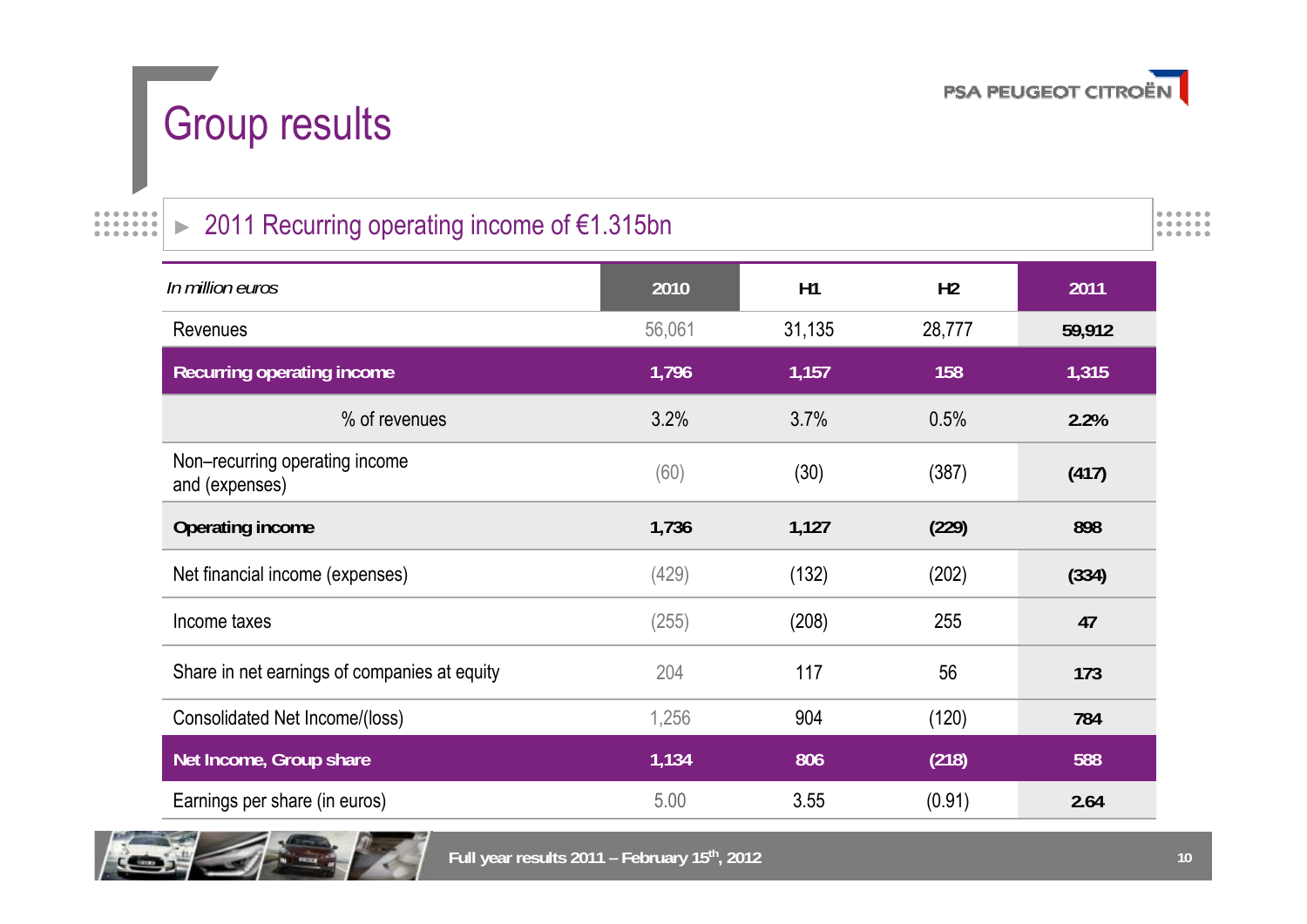

### Recurring operating income by division

 $10000000$  Strong development of non-automotive businesses► $1.0000000000$ 

| In million euros                             | 2010  | % margin       | H1    | H <sub>2</sub> | 2011         | % margin       |
|----------------------------------------------|-------|----------------|-------|----------------|--------------|----------------|
| Automotive                                   | 621   | 1.5%           | 405   | (497)          | (92)         | $-0.2%$        |
| Faurecia                                     | 456   | 3.3%           | 340   | 311            | 651          | 4.0%           |
| Gefco                                        | 198   | 5.9%           | 143   | 80             | 223          | 5.9%           |
| <b>Banque PSA Finance</b>                    | 507   | $\blacksquare$ | 274   | 258            | 532          | $\blacksquare$ |
| <b>Others businesses</b><br>and eliminations | 14    | ٠              | (5)   | 6              | $\mathbf{1}$ |                |
| <b>PSA Peugeot Citroën</b>                   | 1,796 | 3.2%           | 1,157 | 158            | 1,315        | 2.2%           |



 $0.0000000$  $0.00000000$ 

**AAAAA**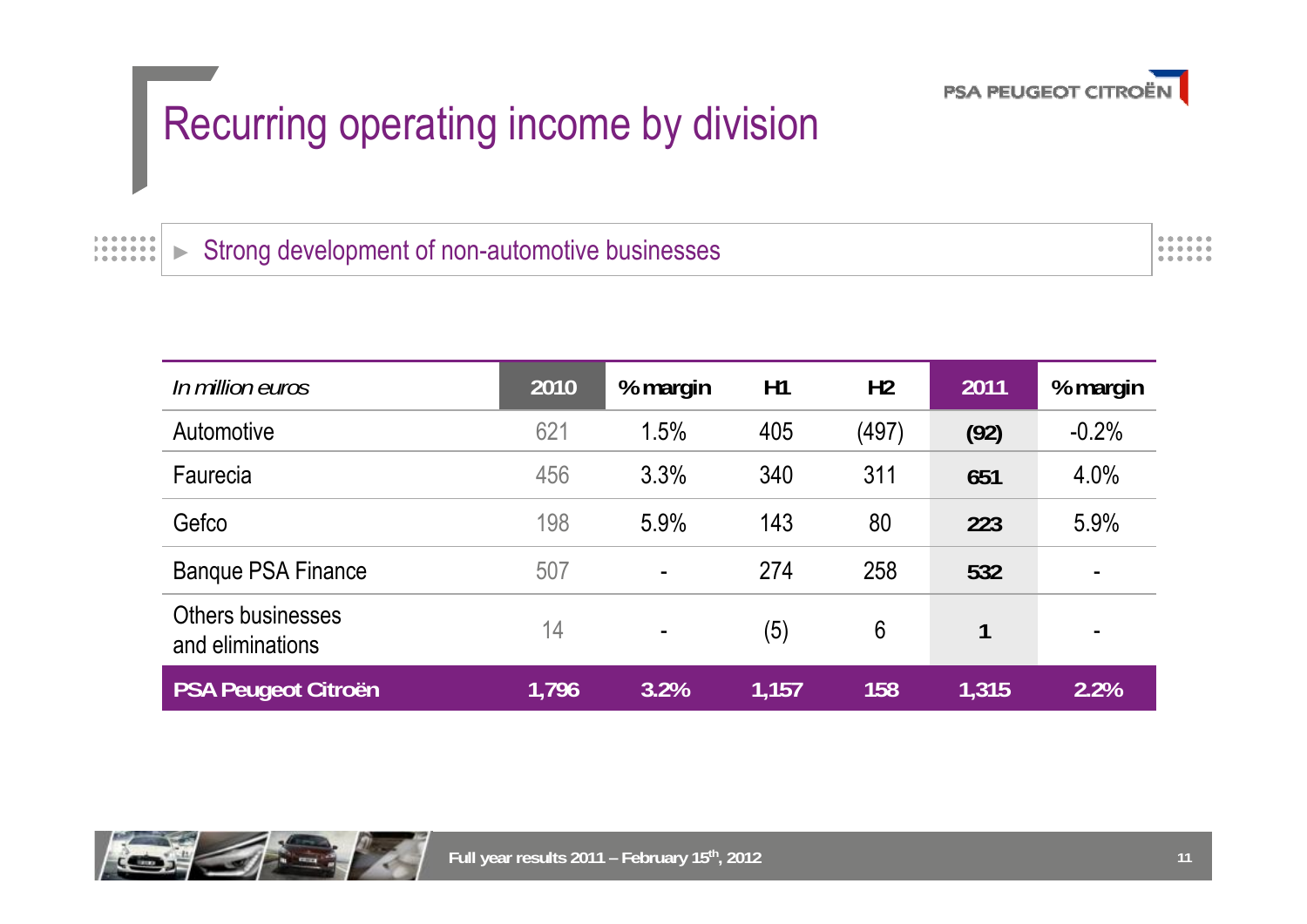

## Automotive: recurring operating income

► Downturn in Auto profitability in H2 due to unfavourable European market mix, pressure on B segment, Fukushima and Agrati supplier disruption

------

| In thousands units                  | 2010   | H1     | H <sub>2</sub> | 2011    |
|-------------------------------------|--------|--------|----------------|---------|
| Vehicles sold                       | 3,602  | 1,860  | 1,689          | 3,549   |
| In million euros                    | 2010   | H1     | H <sub>2</sub> | 2011    |
| <b>Revenues</b>                     | 41,405 | 22,585 | 20,125         | 42,710  |
| Recurring operating income / (loss) | 621    | 405    | (497)          | (92)    |
| % of revenues                       | 1.5%   | 1.8%   | $-2.5%$        | $-0.2%$ |
|                                     |        |        |                |         |
| Proforma including 50% DPCA         |        |        |                |         |
| DPCA recurring operating income     | 154    | 88     | 57             | 145     |
| Recurring operating income / (loss) | 775    | 493    | (440)          | 53      |
| % of revenues                       | 1.8%   | 2.1%   | $-2.1%$        | 0.1%    |



 $\begin{array}{cccccccccccccc} 1 & 0 & 0 & 0 & 0 & 0 & 0 & 0 \\ 1 & 0 & 0 & 0 & 0 & 0 & 0 & 0 \\ \end{array}$ 

 $-0.00000000$ 

**Full year results 2011 – February 15th, 2012**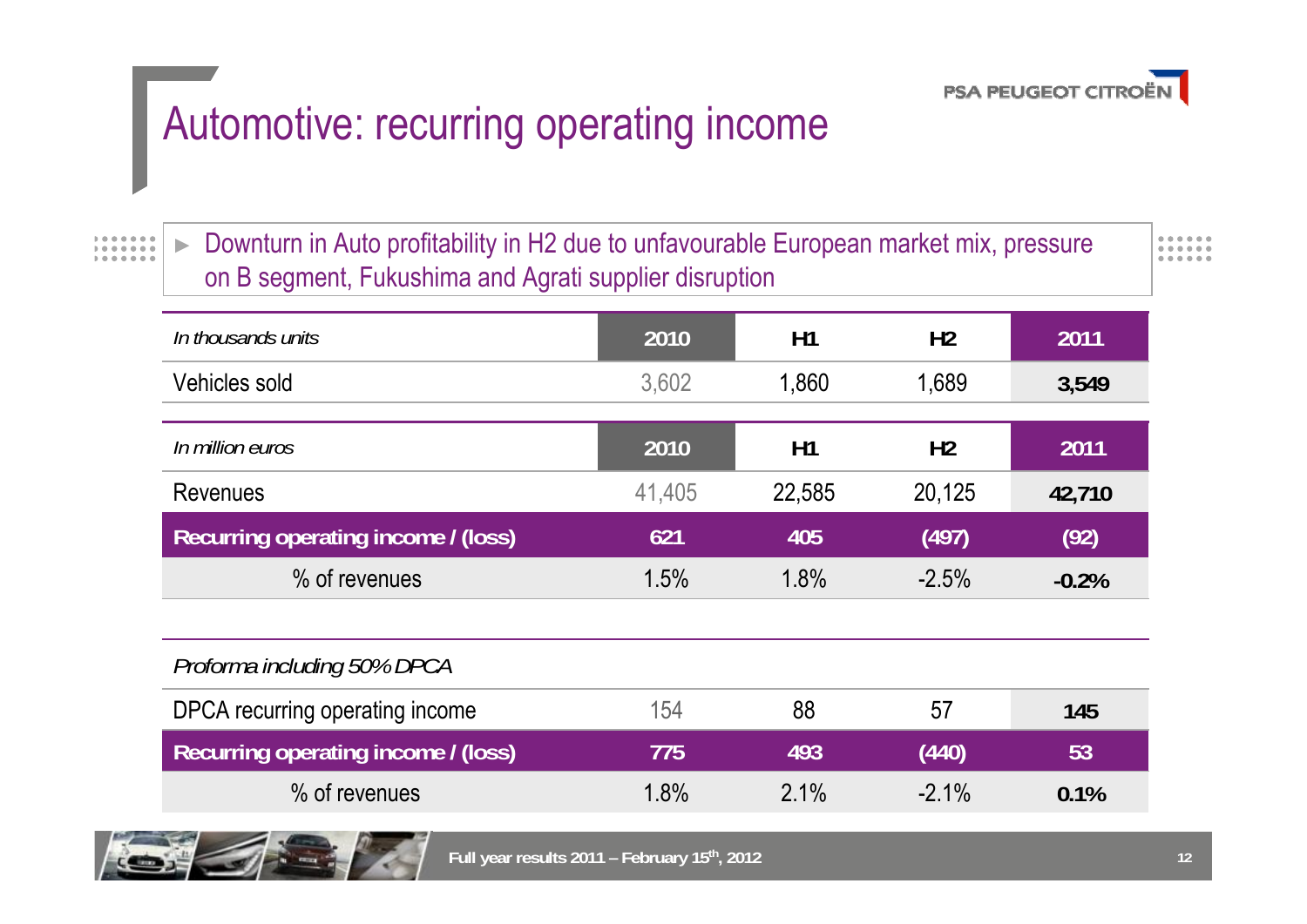

### Automotive: worldwide unit sales

► Growing sales in developing markets partially offset European decrease ► 42% sales volume outside Europe (vs 39% in 2010)

...... ......

| In thousands units                   | 2010  | 2011  | Change  |
|--------------------------------------|-------|-------|---------|
| Europe                               | 2,195 | 2,060 | $-6%$   |
| <b>Russia</b>                        | 56    | 75    | $+35%$  |
| Latin America                        | 294   | 326   | $+11%$  |
| Rest of the world                    | 204   | 226   | $+11%$  |
| Assembled vehicles (excluding China) | 2,749 | 2,687 | $-2\%$  |
| China                                | 376   | 404   | $+7%$   |
| <b>Total assembled vehicles</b>      | 3,125 | 3,091 | $-1\%$  |
| <b>Total CKD</b>                     | 477   | 458   | $-4\%$  |
| Total assembled vehicles + CKD units | 3,602 | 3,549 | $-1.5%$ |



 $10000000$ 

*<u>BOOD ADD</u>*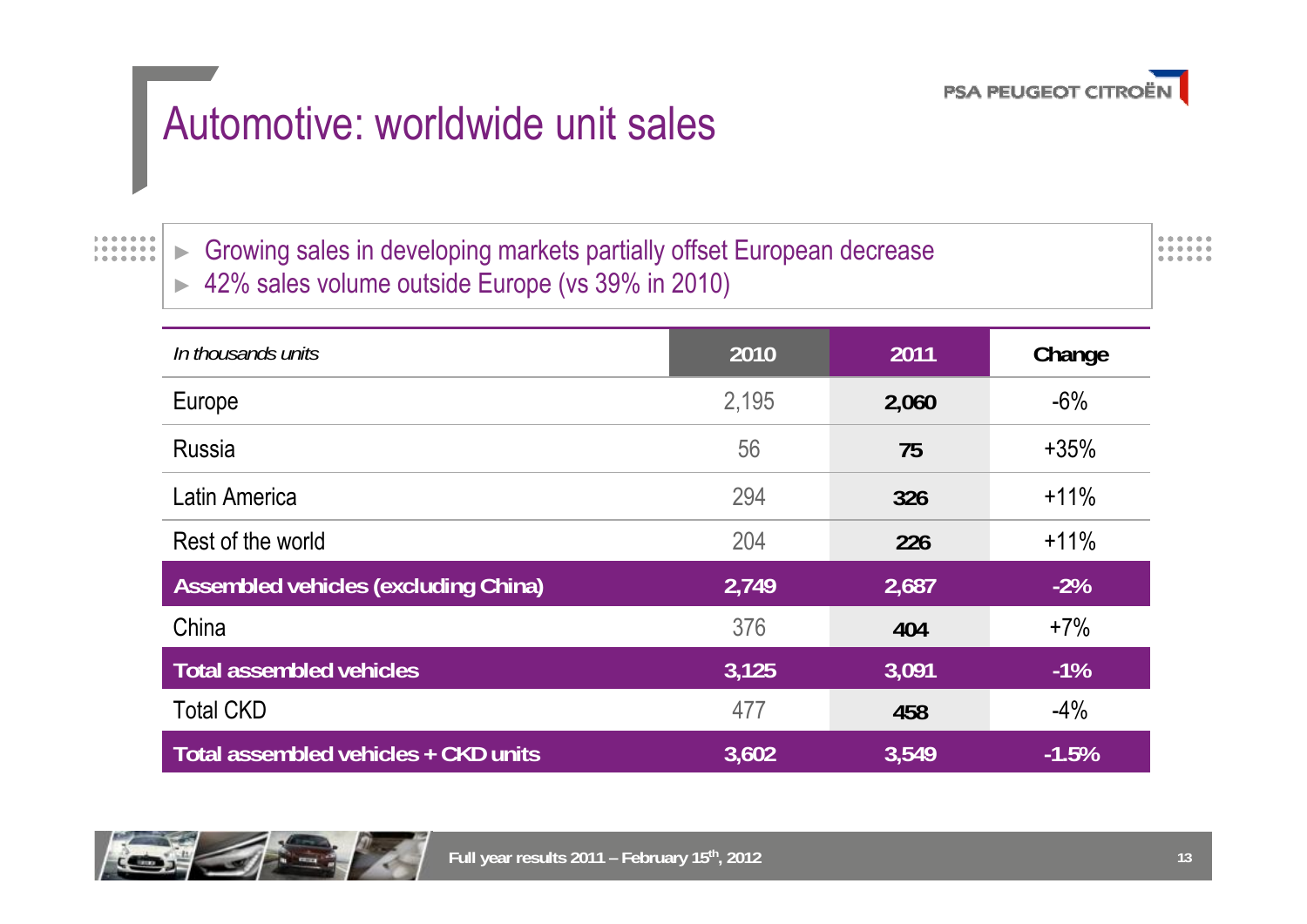

### Automotive: European market share

#### ►-0.9 point drop, due to negative country mix and pressure on prices



**Market share in Europe 30\***



- Unfavourable country mix
- Supply chain disruption

**Product mix** 

- ► -1.1 point of market share in A&B segment in Europe
- ►Phase-out of Peugeot 207
- ►C&D market share up
- ► LCV: European leader with **21%** market share in a market +7.0% in 2011
- Market shift in commercial channels from BtoC to BtoB

 $1.000000000$ 

 $1.0.0.0.0.0.0.$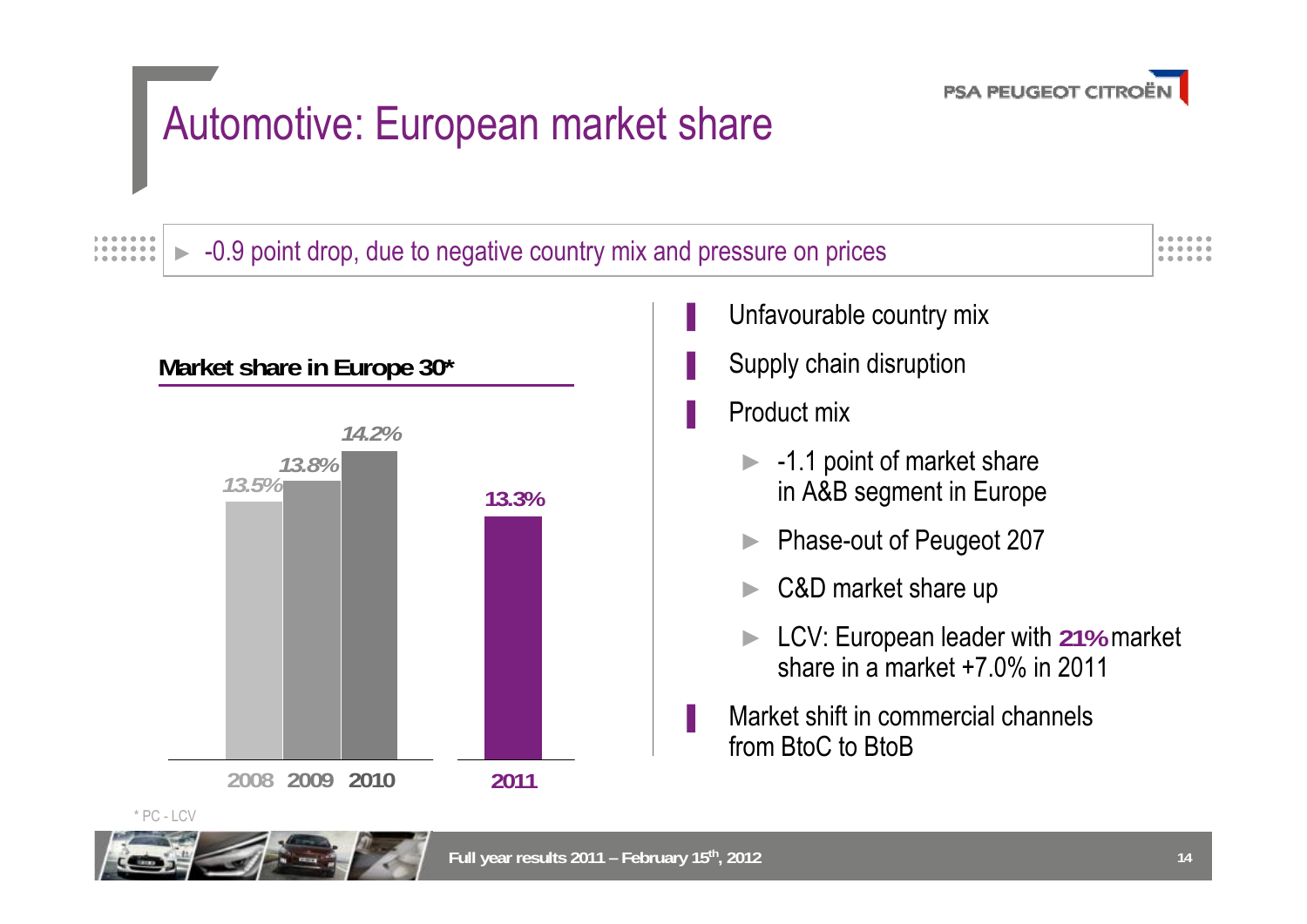

### Automotive: new car revenue analysis

 $1.000000000$  $10000000$  $1.000000000$ 

- ► FY 2011: +2.9% increase but a year of two halves
- ►Positive contribution from product mix
- ►Volumes down to limit price decrease

#### **H1 2011**



**H2 2011**

\* CKD, accounting treatment of buy back commitment, short term rental



......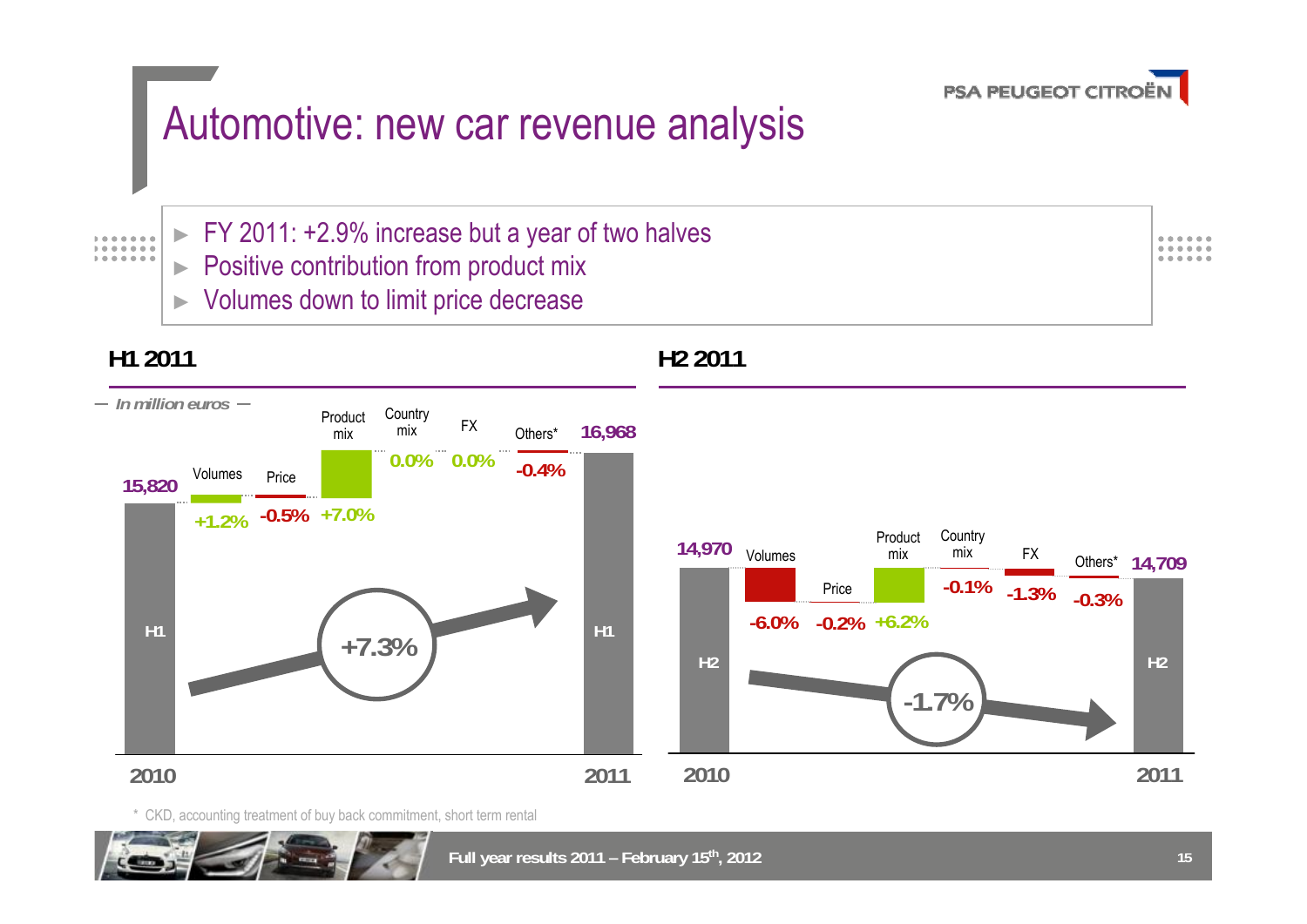

### Automotive: recurring operating income

►Operating environment negative by €1bn

 $\begin{array}{cccccccccccccc} 1 & 0 & 0 & 0 & 0 & 0 & 0 & 0 \\ 1 & 0 & 0 & 0 & 0 & 0 & 0 & 0 \\ \end{array}$ 

 $1.000000000$ 

- ►Performance shortfall mainly due to price pressure
- ►Strong product mix contribution of €678m

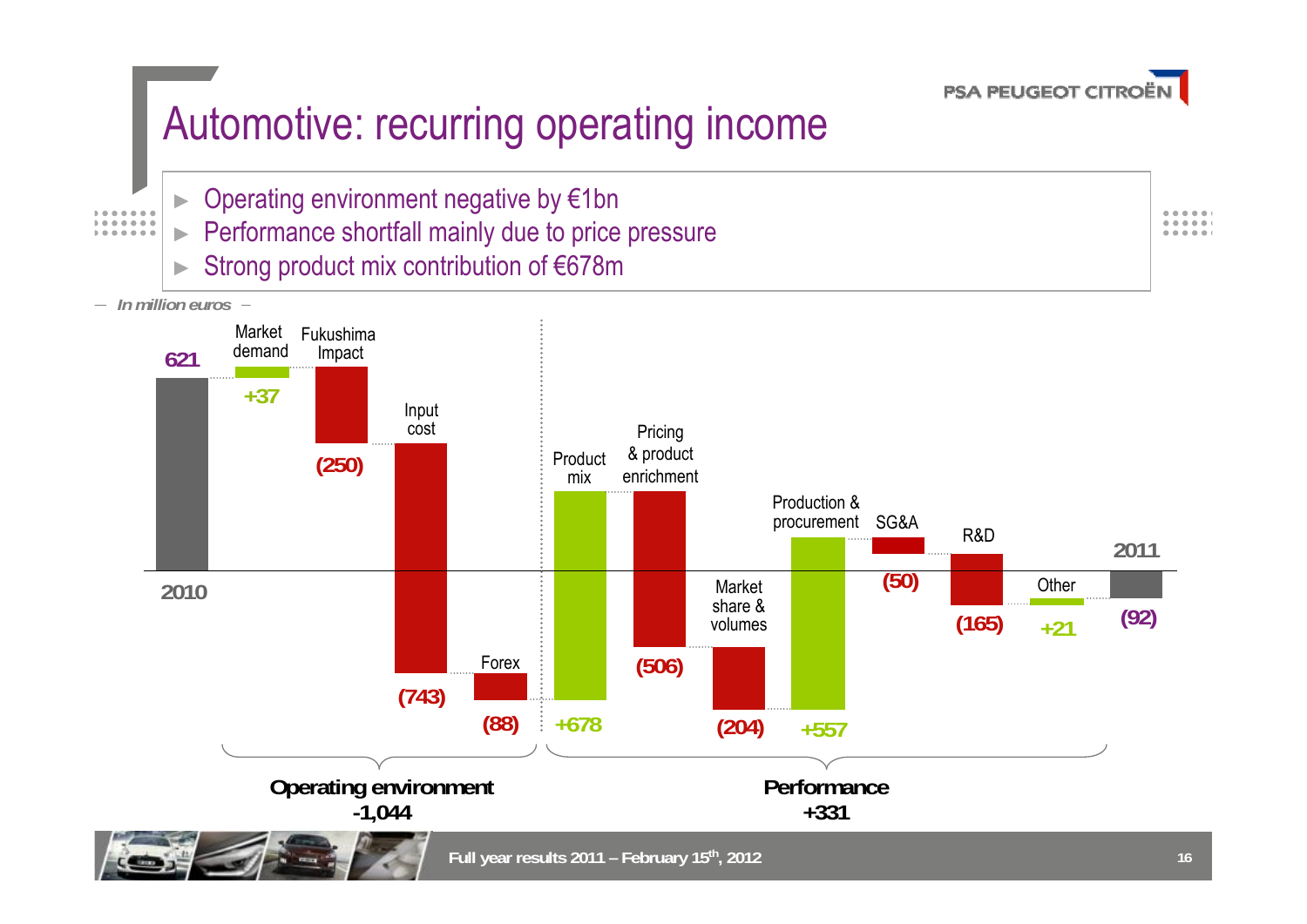



#### ► Strong growth in revenues: +13% ► Solid margin of 5.9%

| In million euros                  | 2010  | H1    | H <sub>2</sub> | 2011  |
|-----------------------------------|-------|-------|----------------|-------|
| Revenues*                         | 3,351 | 2,017 | 1,765          | 3,782 |
| PSA Peugeot Citroën               | 2,134 | 1,274 | 1,057          | 2,331 |
| Third parties                     | 1,217 | 743   | 708            | 1,451 |
| <b>Recurring operating income</b> | 198   | 143   | 80             | 223   |
| % of revenues                     | 5.9%  | 7.1%  | 4.5%           | 5.9%  |

\* Including Mercurio acquisition in 2011



 $............$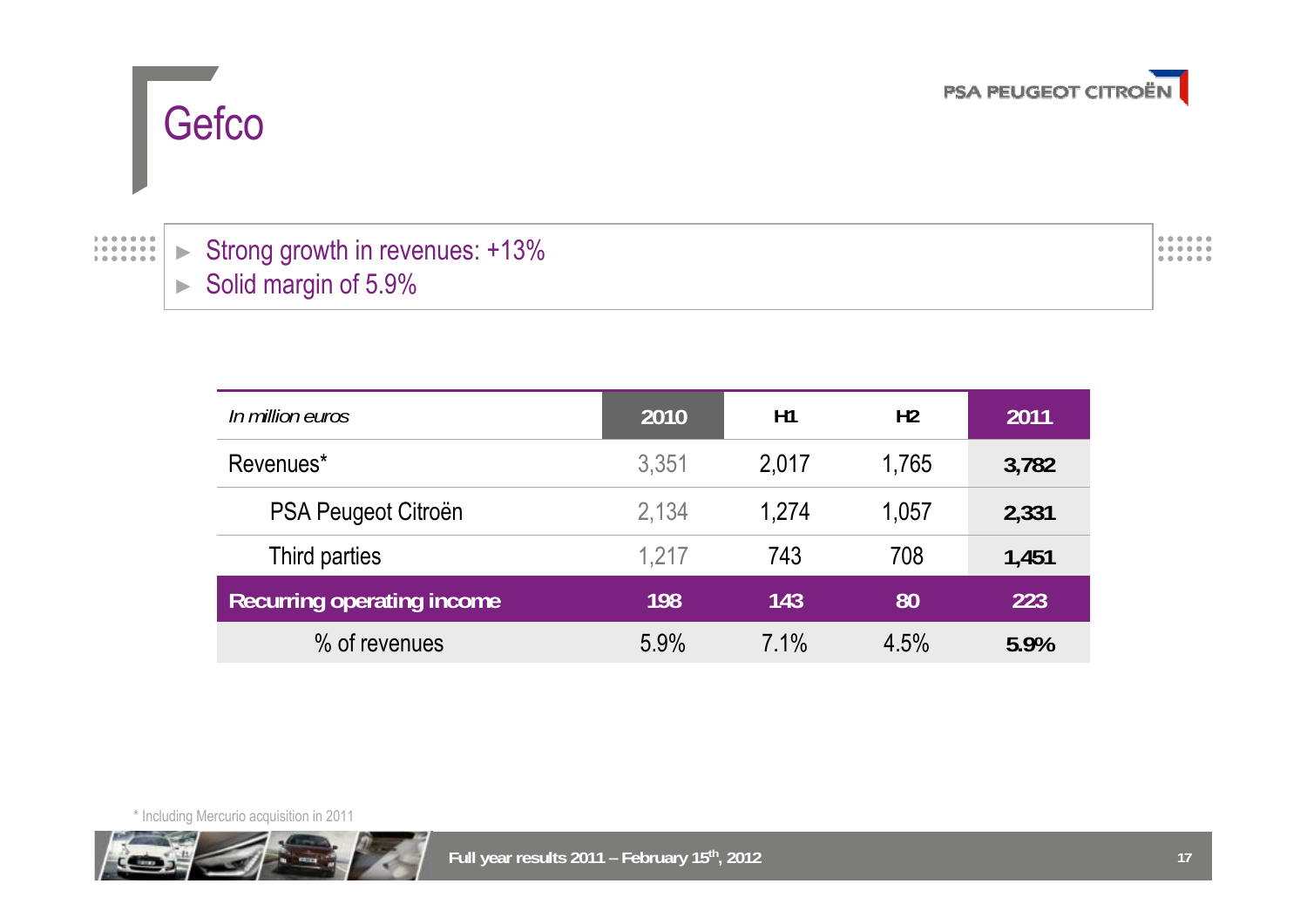



#### ►Targeting Nº1 position worldwide in global automotive logistics

- Long term contract set up with PSA automotive division
- Expanding sales with third party customers: 38% of sales
- Growth strategy: consolidation (Mercurio), with focus on emerging markets (China, Russia, Brazil)



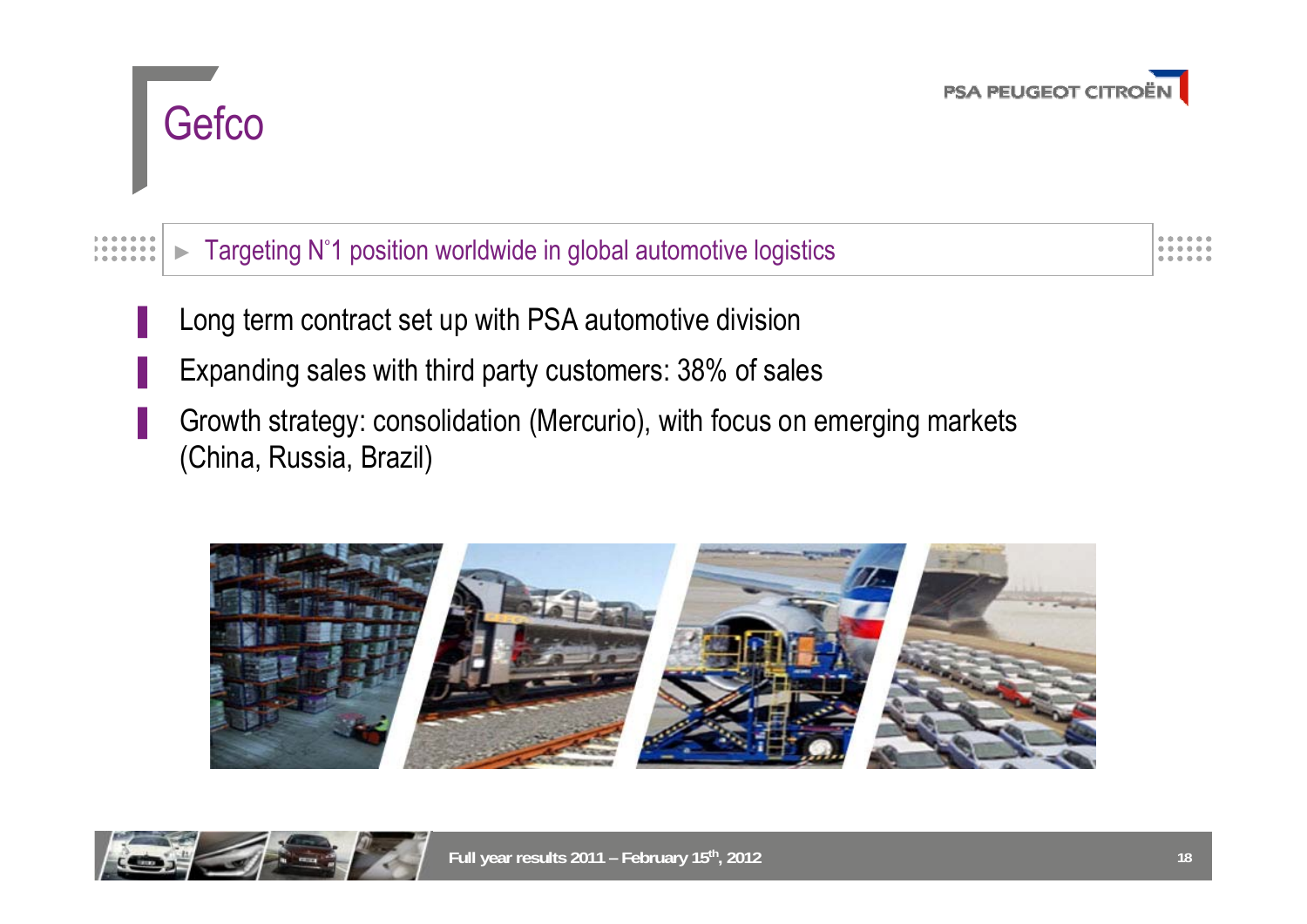

# Banque PSA Finance

 $\begin{array}{cccccccccccccc} 1 & 0 & 0 & 0 & 0 & 0 & 0 & 0 \\ 1 & 0 & 0 & 0 & 0 & 0 & 0 & 0 \\ \end{array}$  Net banking revenue up +3.2% reinforcing penetration rate ► $1.0000000000$ 

| In million euros                              | 2010    | H1      | H <sub>2</sub> | 2011      |  |
|-----------------------------------------------|---------|---------|----------------|-----------|--|
| Net banking revenue                           | 1,000   | 524     | 508            | 1,032     |  |
| Revenues                                      | 1,852   | 942     | 960            | 1,902     |  |
| Cost of risk (in % of average loans)          | 0.56%   | 0.45%   | 0.52%          | 0.49%     |  |
| <b>Recurring operating income</b>             | 507     | 274     | 258            | 532       |  |
|                                               |         |         |                |           |  |
| Penetration rate                              | 27.2%   | 26.4%   | 29.4%          | 27.8%     |  |
| Number of new contracts (lease and financing) | 864,670 | 443,740 | 400,070        | 843,810   |  |
| Total outstanding loans*                      | 23.4bn  | 24.3bn  |                | $24.3$ bn |  |



۳



 $0.0000000$ 

 $0.00000000$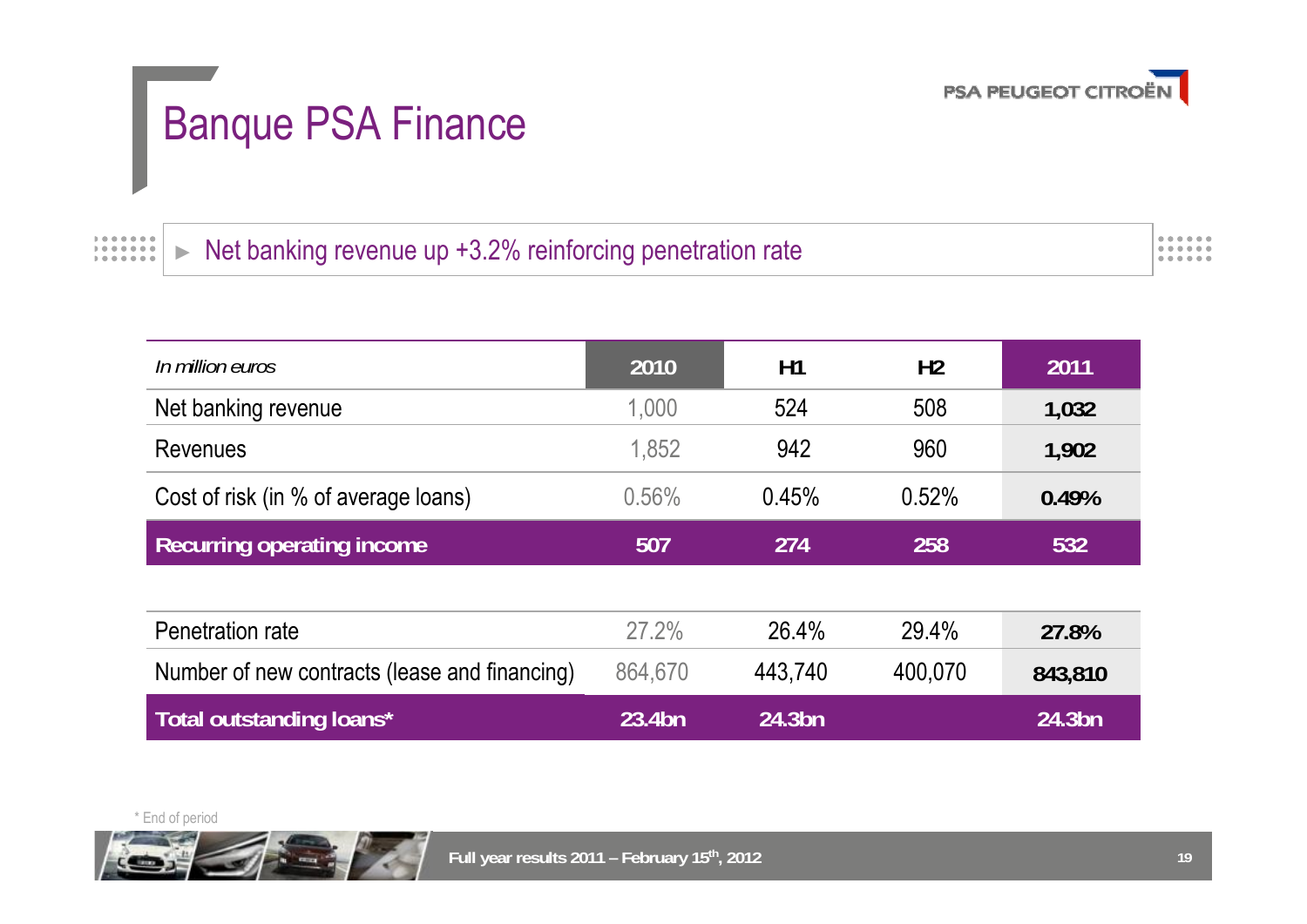



#### Strong growth in 2011 confirmed with margin of 4.0%►

|  |     | . |  |
|--|-----|---|--|
|  | . . |   |  |

| In million euros                                 | 2010     | H1      | H <sub>2</sub> | 2011     |
|--------------------------------------------------|----------|---------|----------------|----------|
| <b>Revenues</b>                                  | 13,796   | 8,150   | 8,040          | 16,190   |
| Recurring operating income                       | 456      | 340     | 311            | 651      |
| % of revenues                                    | 3.3%     | 4.2%    | 3.9%           | 4.0%     |
| Non-recurring operating income<br>and (expenses) | (36)     | (33)    | (25)           | (58)     |
| <b>Operating income</b>                          | 420      | 307     | 286            | 593      |
| Net financial income (expenses)                  | (117)    | (55)    | (63)           | (118)    |
| Consolidated net income for the period           | 232      | 207     | 206            | 413      |
| % of revenues                                    | 1.7%     | 2.5%    | 2.6%           | 2.6%     |
| <b>Free Cash Flow</b>                            | 349      | (42)    | 61             | 19       |
| Net financial position*                          | (1, 222) | (1,286) |                | (1, 391) |

\* End of period

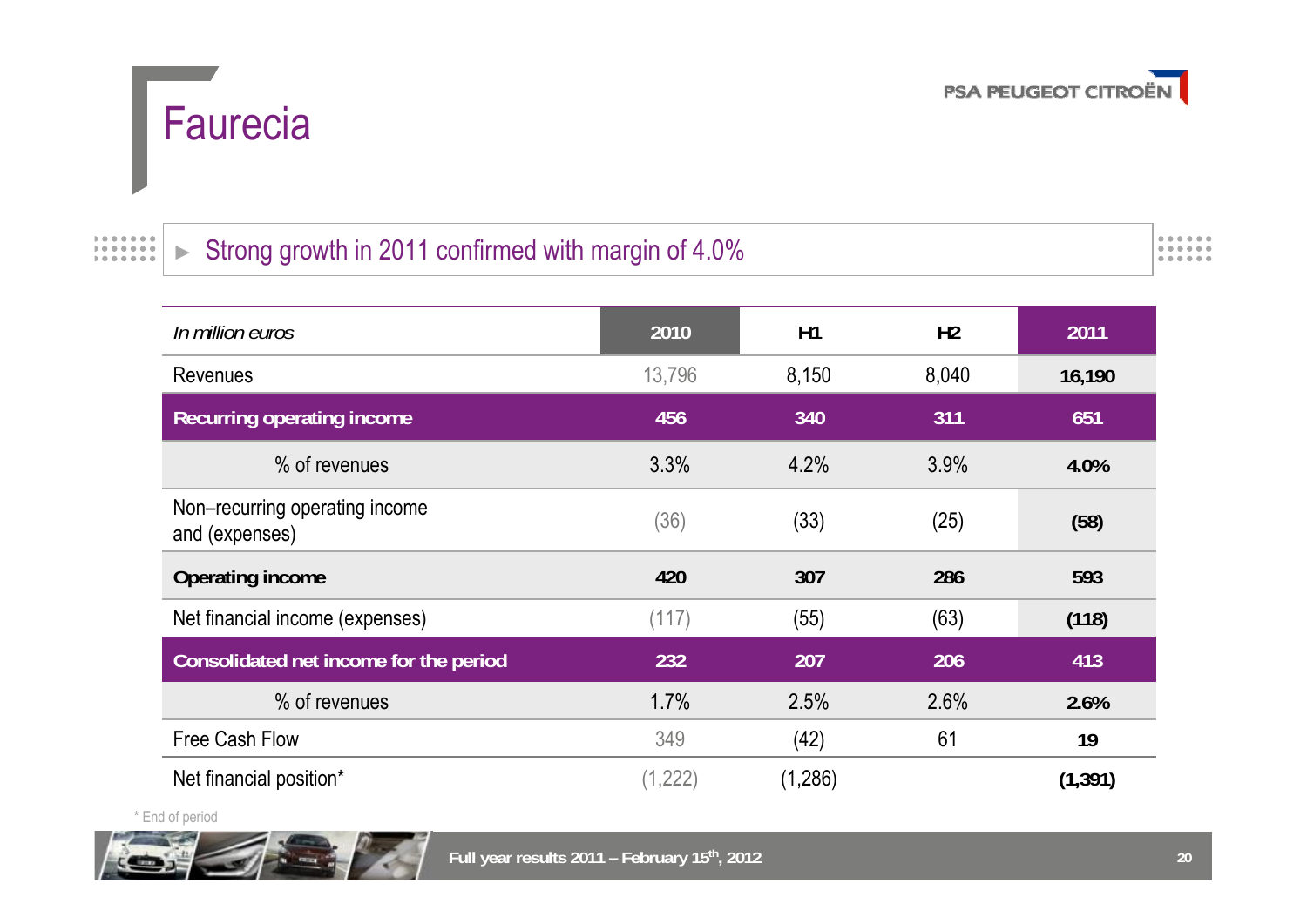

# Cash flow analysis: inventories

 Inventories to be brought back to 2010 levels in 2012 $1.0.0.0.0.0.0.$ ►*<u>BARRAR</u>* 



......

 $0.0000000$ 

......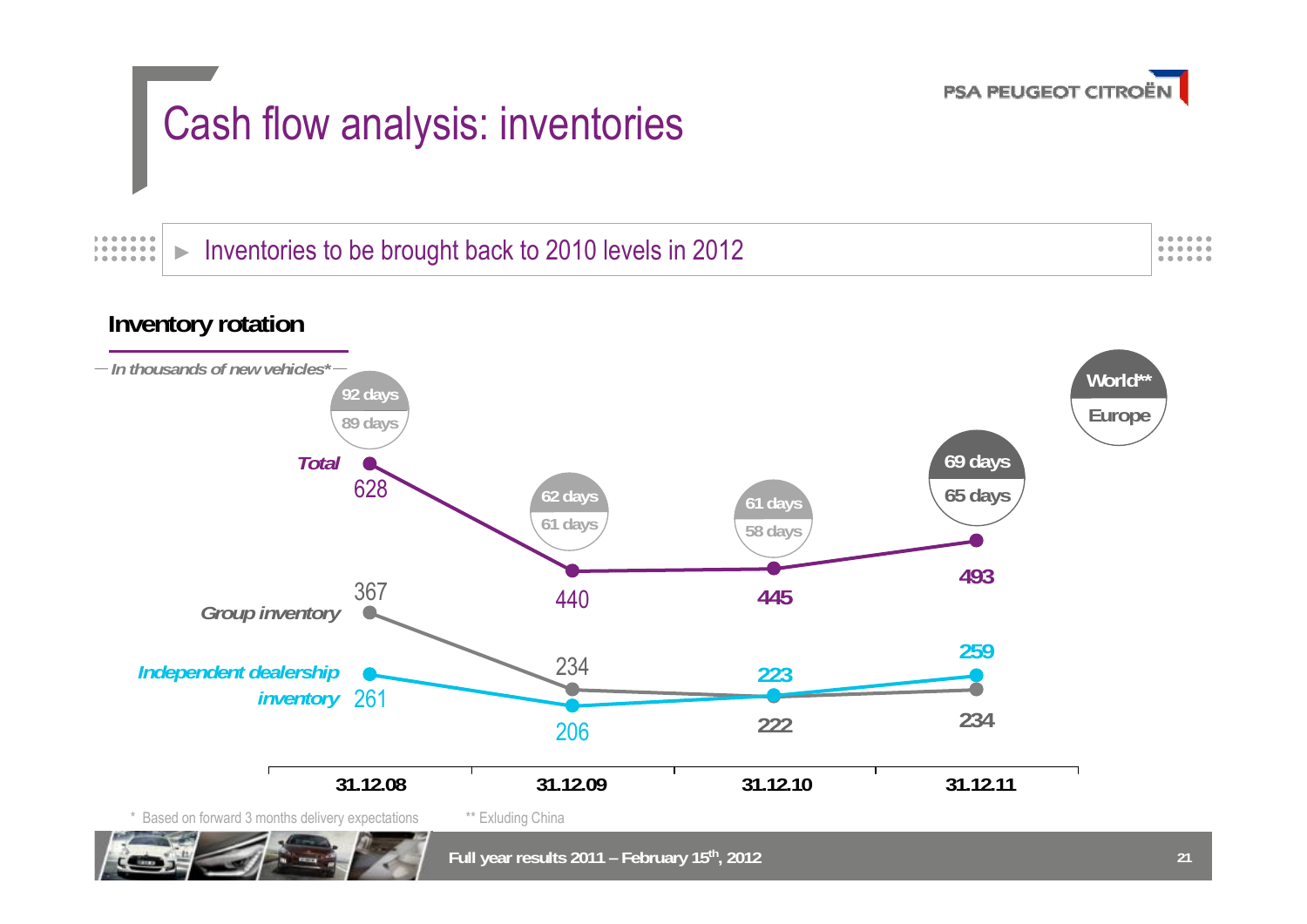

## Cash flow analysis

 $\begin{array}{cccccccccccccc} 1 & 0 & 0 & 0 & 0 & 0 & 0 & 0 \\ 1 & 0 & 0 & 0 & 0 & 0 & 0 & 0 \\ \end{array}$  $1.000000000$ 

 $\blacktriangleright$  Free cash flow:  $\epsilon$ -1.6bn ►Rental car disposal (CITER): €440m reduction in Net Debt as of 1<sup>st</sup> February 2012



**Industrial & Cash Flow Inventories (1,236) +2,596 Industrial &Commercial net debt Proforma 31.12.11 net debt\*\* -1,646 (661)**  $(319) +97$ **+199**  $(3,713)$  +155  $(287)$   $(199)$  9  $(3,359)$ **Trade** receivables Trade payables Other change in WCR Capitalized Capex & R&DNet dividends received\*Dividendpaid **Free Cash FlowCommercial net debt31.12.10** Shares Buy back Others **(199) 9**\* From Group companies Faurecia (681) **(2,919)** \*\* After disposal of the Rent a car activity *Change in working capital: (684) In million euros*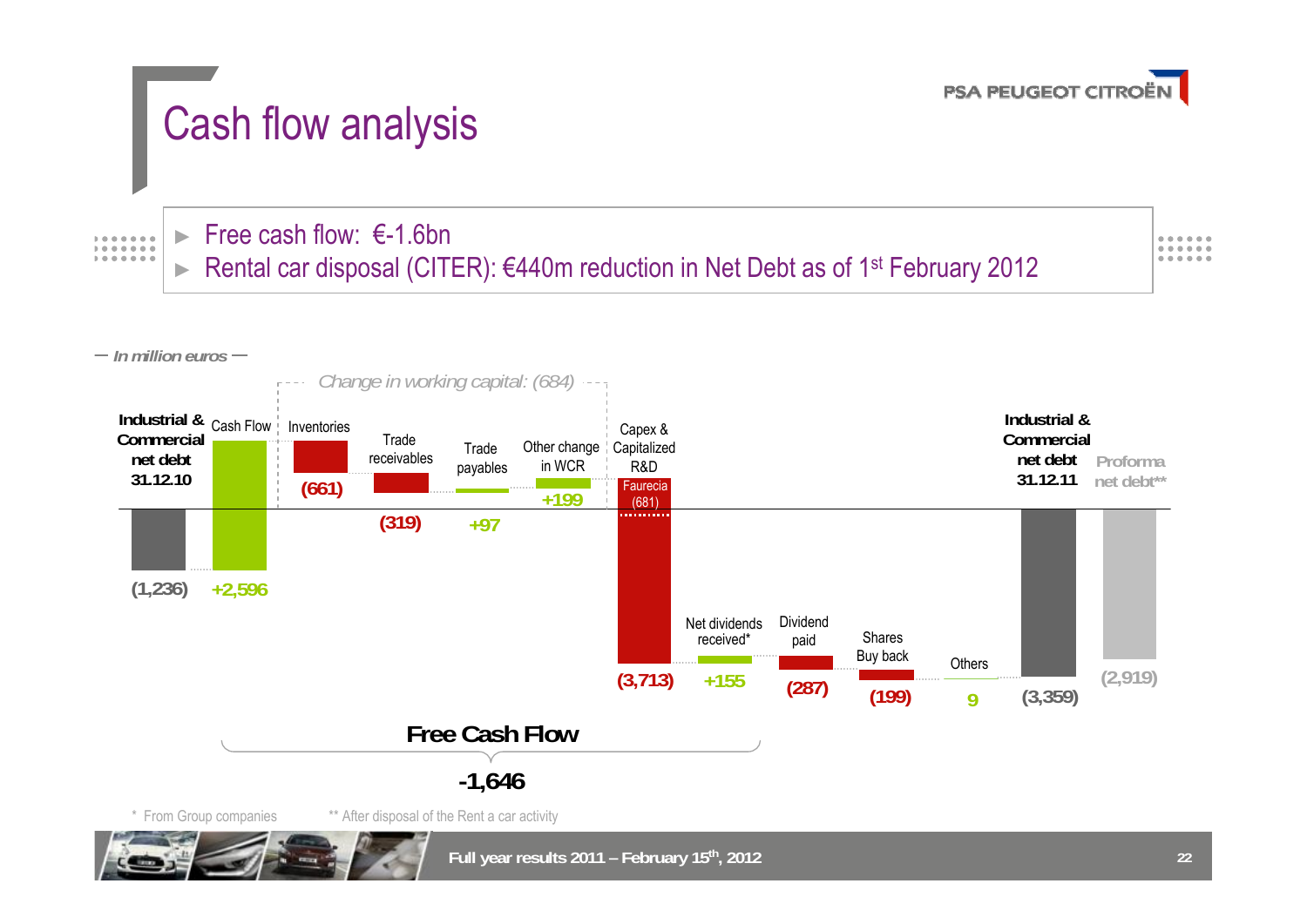

### Financial structure

 $\begin{array}{cccccccccccccc} 1 & 0 & 0 & 0 & 0 & 0 & 0 & 0 \\ 1 & 0 & 0 & 0 & 0 & 0 & 0 & 0 \\ \end{array}$  Minimal repayment in 2012 ►*<u>BOOD ADD</u>* 

- ►Weighted average remaining maturity: 4.9 years
- ►Standalone financing for Faurecia since November 2011

#### **Gross debt\* in nominal value at end 31.12.2011**

*In million euros*



\* Excluding BPF, undrawn credit-line, short term liabilities & other adjustments

...... ......

 $-0.0000$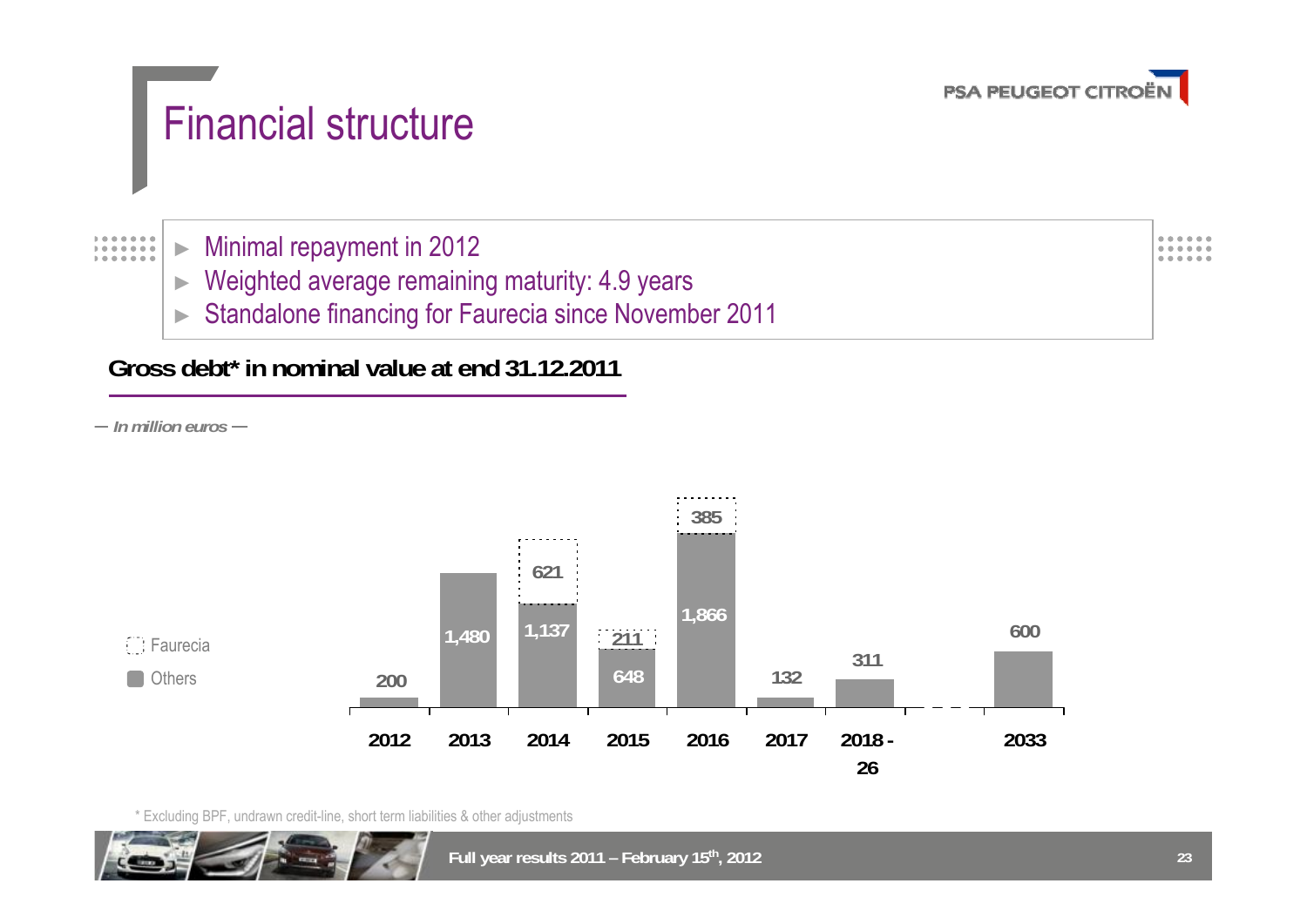

### Financial security

#### ► Financial security of €9.6bn

#### ► €2bn French State loan and €1.3bn bond repaid in 2011

......  $0.0000000$  $0.00000000$ 

| In million euros                                | <b>End 2010</b> | <b>End 2011</b> |
|-------------------------------------------------|-----------------|-----------------|
| Cash and cash equivalents                       | 9,278           | 5,190           |
| Current & non current financial assets          | 1,102           | 1,300           |
| <b>Total</b>                                    | 10,380          | 6,490           |
| Back-up facility (undrawn) – excluding Faurecia | 2,400           | 2,400           |
| Back-up facility (undrawn) - Faurecia           | 505             | 660             |
| <b>Total financial security</b>                 | 13,285          | 9,550           |
| Net debt position                               | 1,236           | 3,359           |
| <b>Total equity</b>                             | 14,303          | 14,494          |
| Gearing                                         | 9%              | 23%             |

\* Proforma after Rental car activity disposal

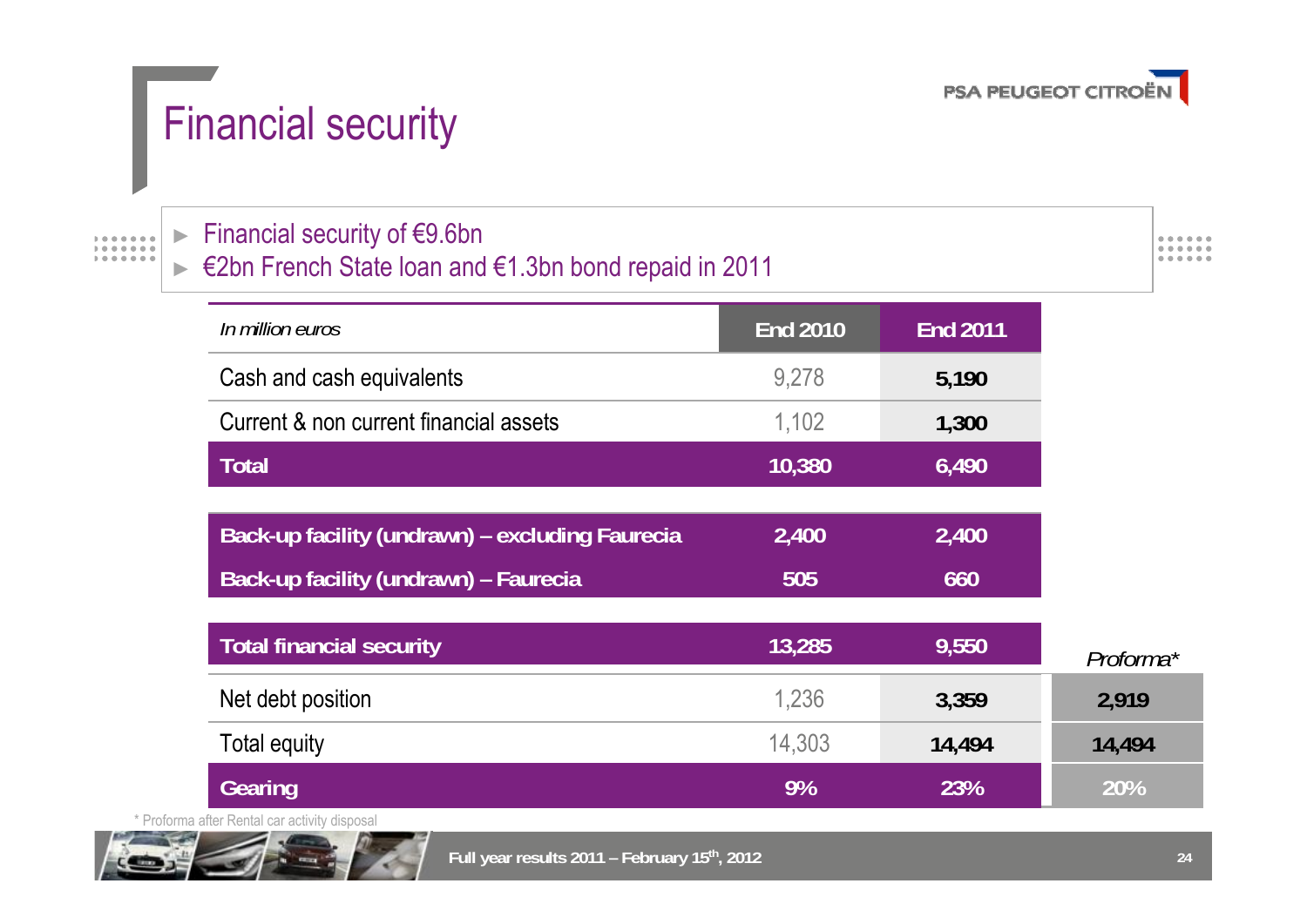

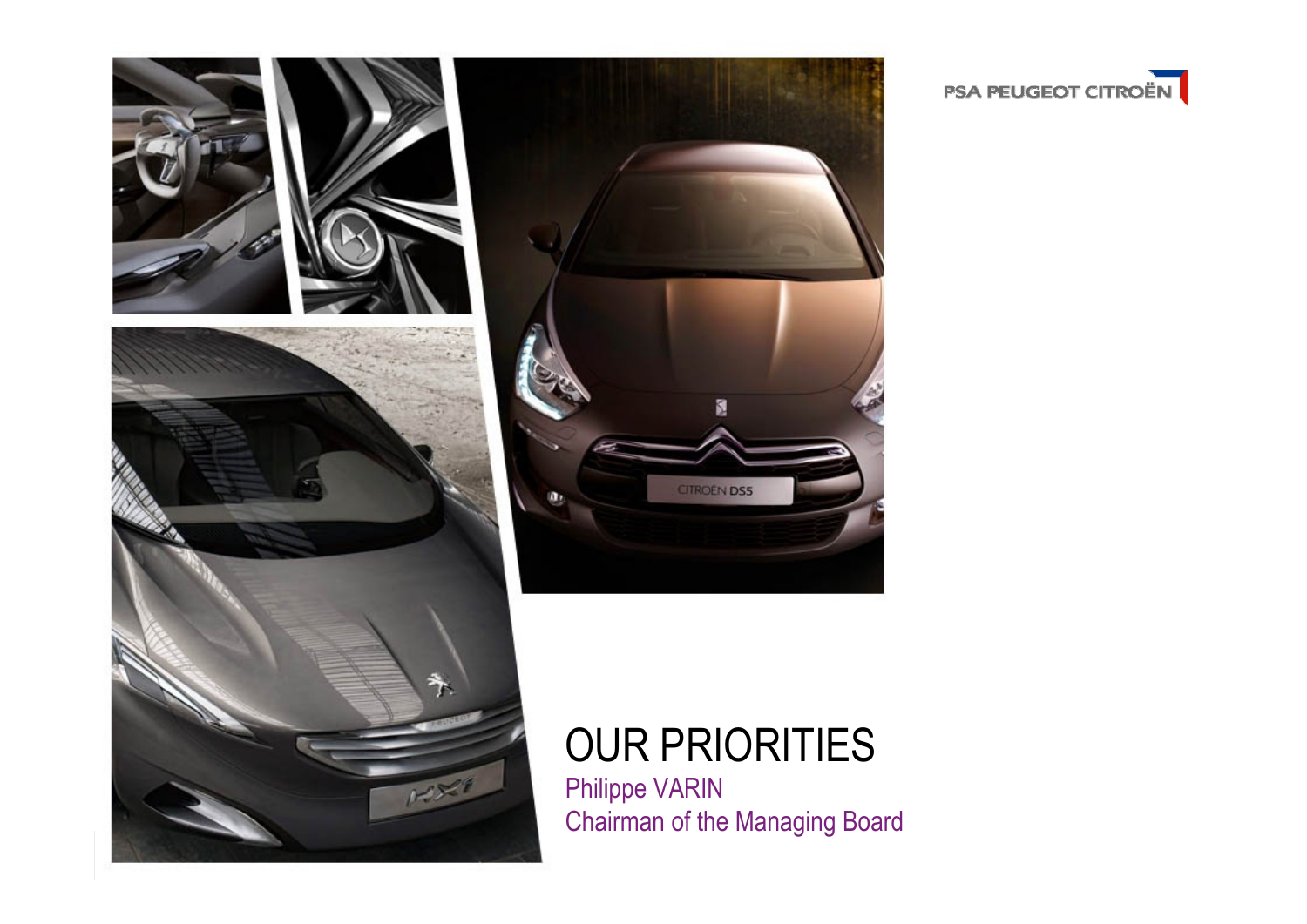

2012 Action plan and ongoing strategy

**Cash management program** 

▐ **Globalisation**

**Brand upscaling** 

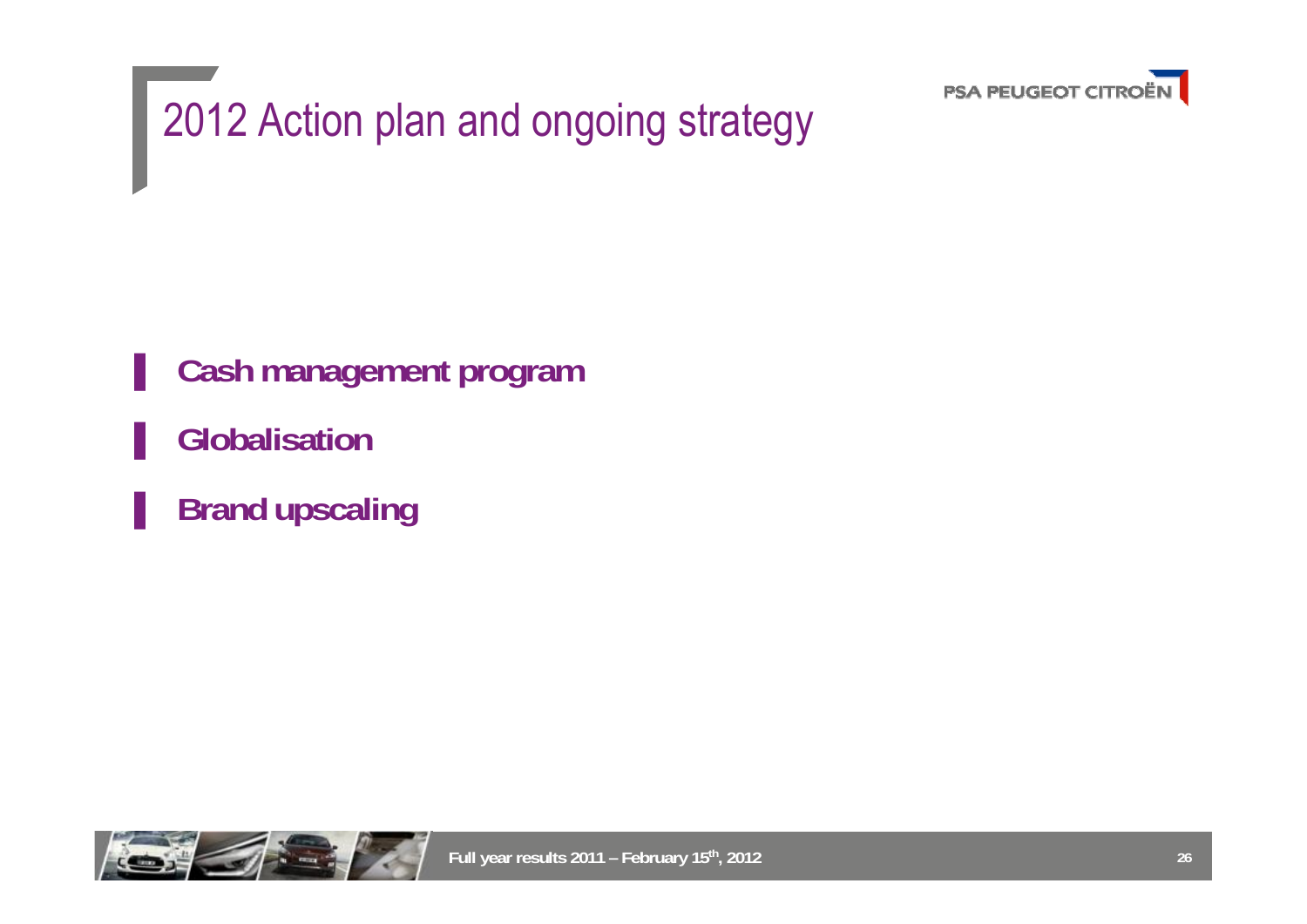

#### 2012 Action plan Cost reduction

#### 2012 cost reduction measures raised to €1bn from €800m  $10000000$ ►. . . . . . .

#### **E**<del>400m</del> Procurement

►Target already secured at 80%

#### ▐**€600m Fixed costs compared to €400m in November 2011**

- ► €300m SG&A
- ► €100m R&D
- ► €200m Manufacturing



......

......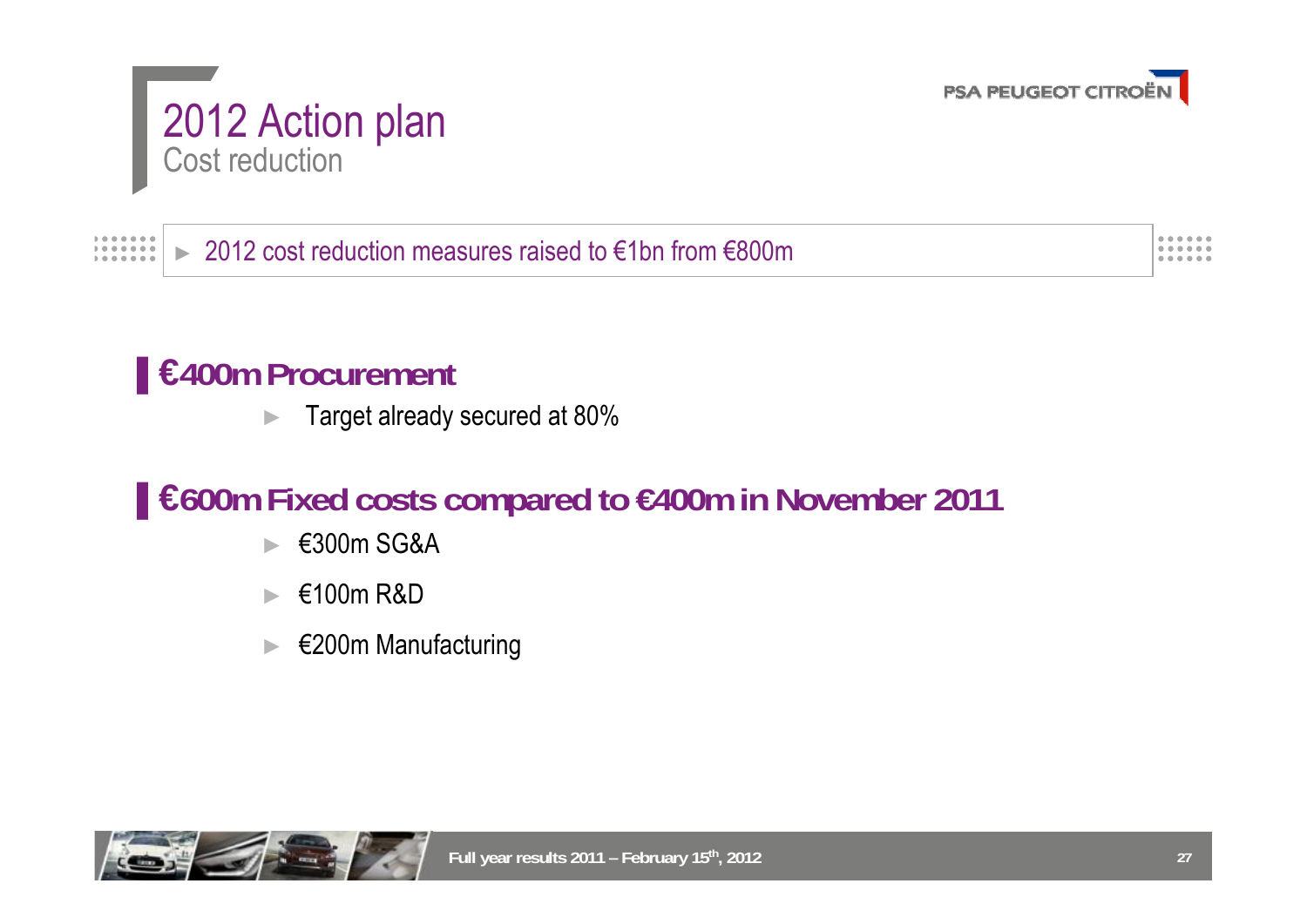

2012 Action plan New organisation in sales operations and brands

- **Split of responsibilities between sales and global brand strategy** and developments
- **Cost synergies in all countries**
- **Operational control enhanced**

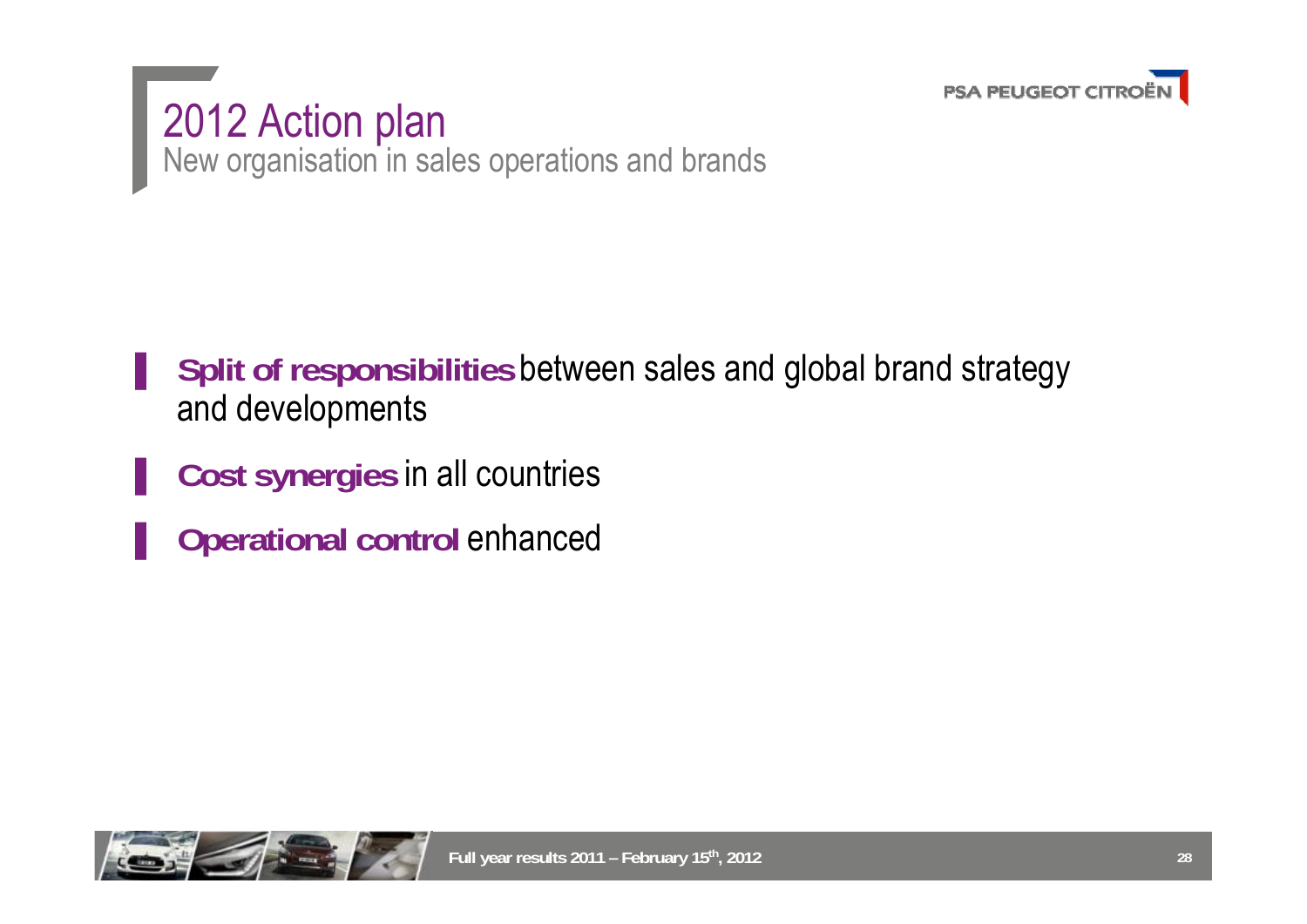



#### ▐ **Automotive Capex and R&D to be reduced in 2012**:

- ►India project rescheduled
- ►Selected capacities postponed
- ►Less profitable projects stopped

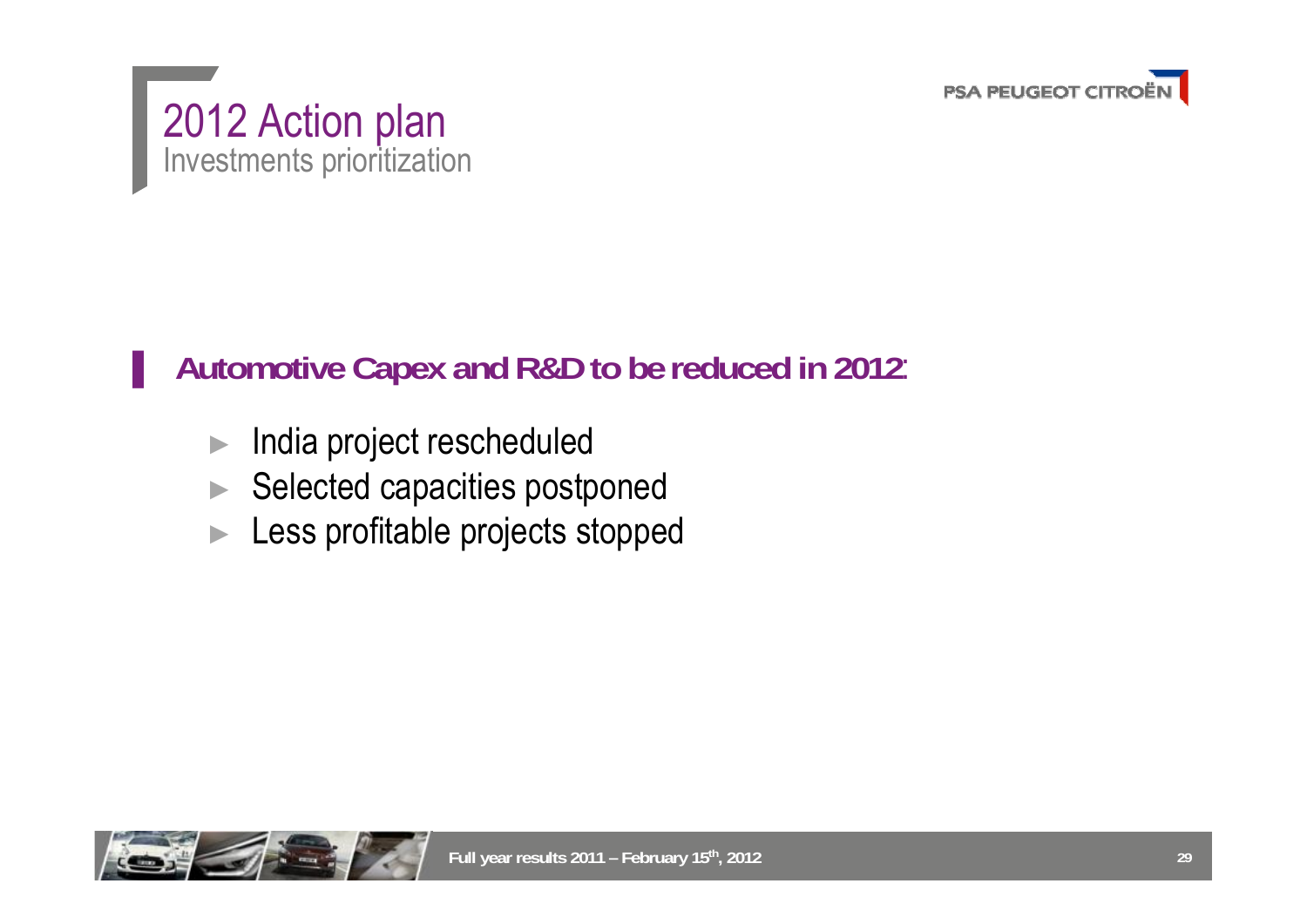

### 2012 Action plan Asset disposals

 $\begin{array}{cccccccccc} 1 & 0 & 0 & 0 & 0 & 0 & 0 \\ 1 & 0 & 0 & 0 & 0 & 0 & 0 \\ \end{array}$  Total asset disposals in 2012: c. €1.5bn► $1.000000000$ 

Rental car disposal (CITER): c. €440m Net debt reduction

▐ **Real estate**

**GEFCO**: opening the capital



 $0.0000000$  $0.00000000$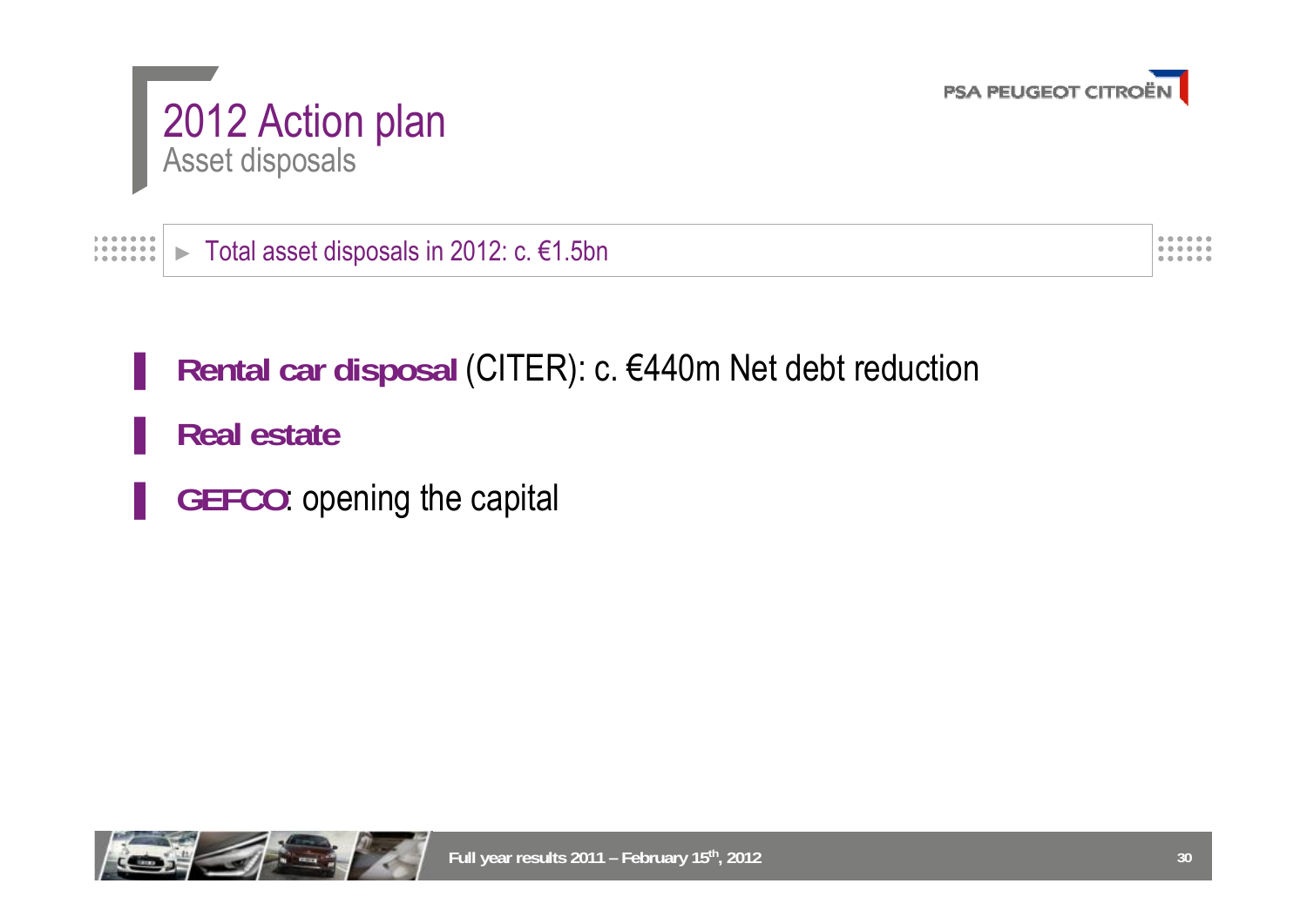

# Globalisation on track

 $\begin{array}{cccccccccccccc} 1 & 0 & 0 & 0 & 0 & 0 & 0 & 0 \\ 1 & 0 & 0 & 0 & 0 & 0 & 0 & 0 \\ \end{array}$ 

 $1.000000000$ 

► Strong increase: 42% in sales volumes outside Europe in 2011 and 46% in H2 ►On track to reach 50% by 2015 and 2/3 by 2020



...... ......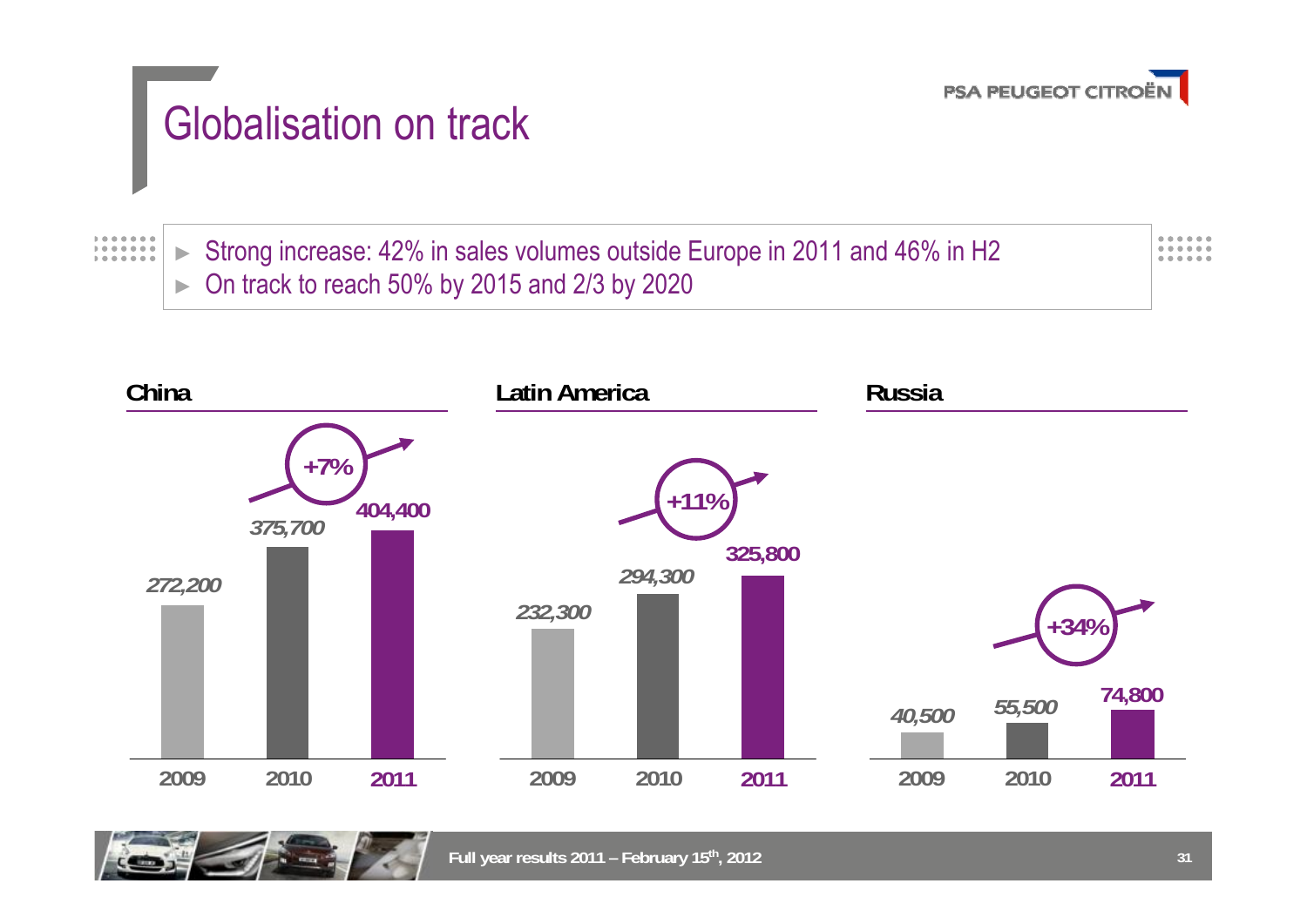

### Globalisation: Successes in China

►DPCA: Successful in C&D and a third plant

- ▐ **Launch of Peugeot 508** and **Peugeot 308** in 2011, 2 C launches in 2012
- ▐ **Dealer network: 646** in 2011 vs 483 in 2010
- ▐ Wuhan: **750,000 vehicles by 2015,** on stream by 2013
- ▐ **Dividend**: RMB 589m in 2011, **up** in 2012
- ▐ **5%** market share target by 2015
- ►CAPSA: Business License on Nov. 16th
- ▐ Second JV on track, **200,000** vehicles & engines initial capacity in Shenzen
- **DS line: 1st imported DS in 2012,** then localized DS mid 2013. End of 2014:**3 localized DS models and 3 imported**
- ▐ **3%** market share target



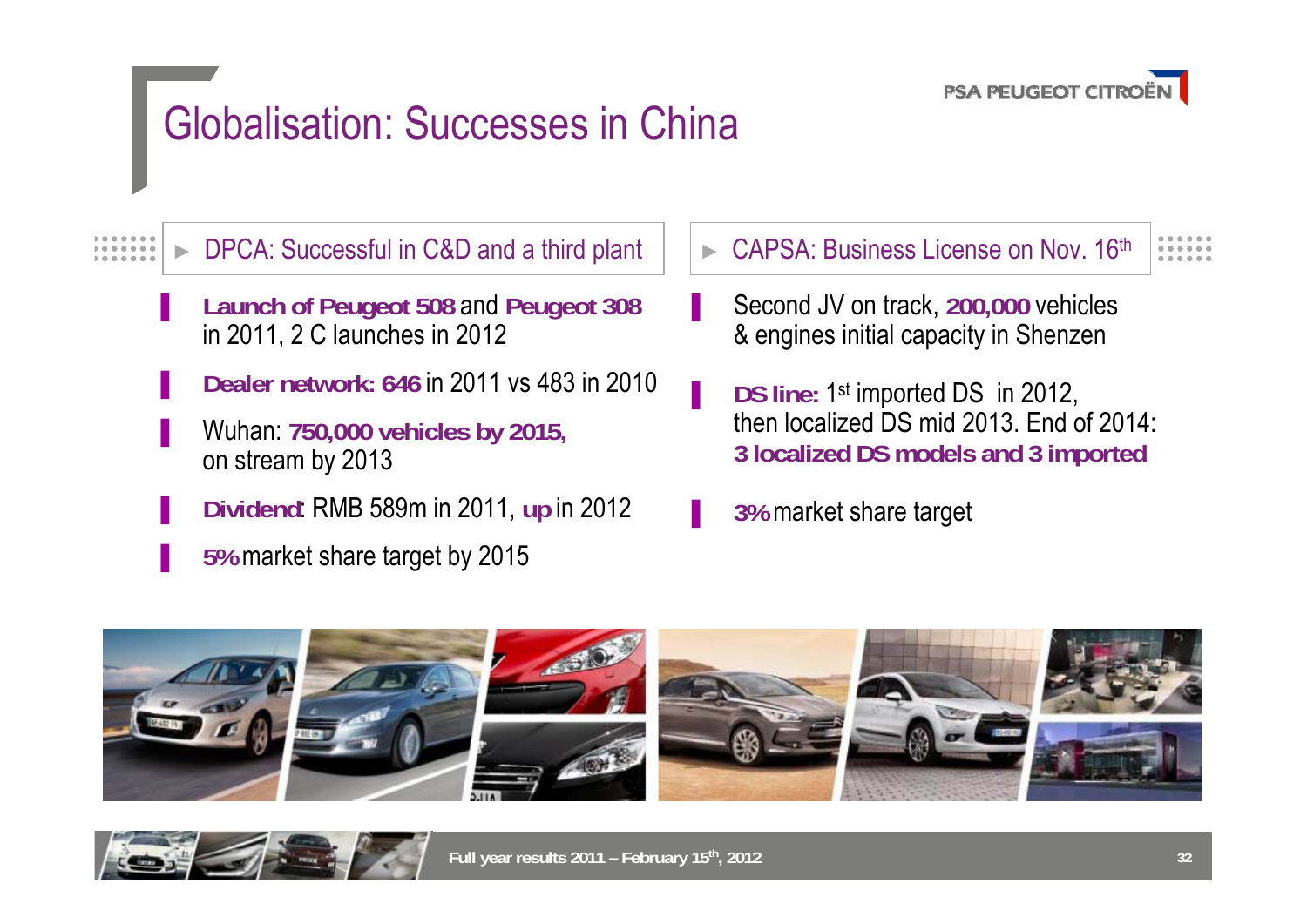

### Globalisation: Pursuing growth in Latam and Russia

#### ►

. . . . . . . . . . . . .

- **Launch of Peugeot 408, Citroen C3** Picasso and Aircross in 2011, **6 new launches in 2012**
- **Reduction in costs: productivity** per car tripled
- PEUGEOT 508<br>PEUGEOT 508<br>PEUGEOT 508<br>PEUGEOT 508 ▐ **Dealer network**: **590** in 2011 vs 568 in 2010
- **7% market share target by 2015**
- LATAM: successful launches  $\parallel$  RUSSIA: ramp up of capacities
	- **Launches of Peugeot 308 and Citroën C4** in 2011, **6 new launches in 2012**
	- ▐ **LCV**: Sales +52%, market share of 6.2%
	- ▐ **Dealer network**: **<sup>140</sup>** in 2011 vs 128 in 2010
	- ▐ Starting **CKD** mid-2012: **Peugeot 408**



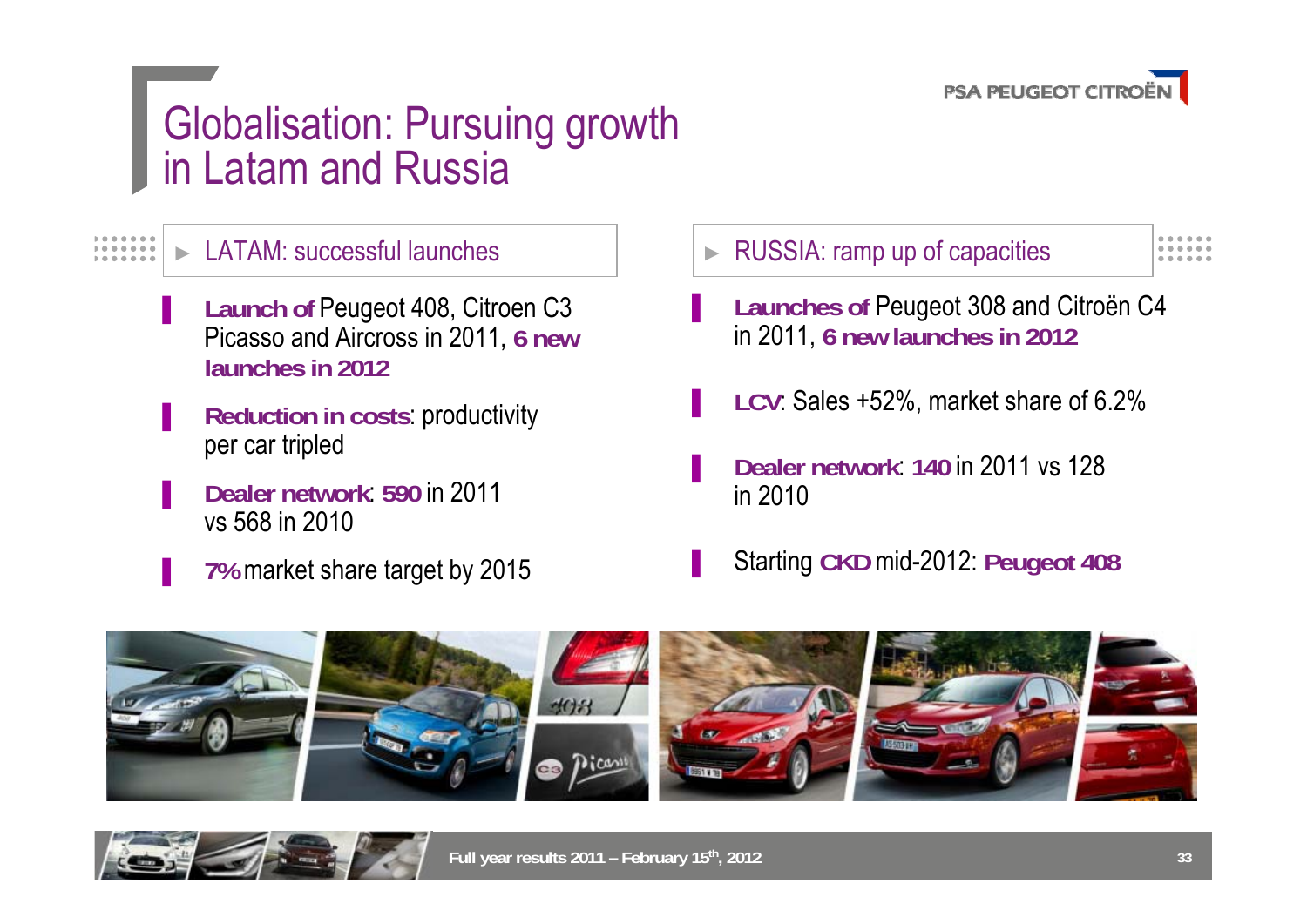

#### Brand upscaling: Strong momentum of new products in 2012



208 launch



**Full year results 2011 – February 15th, 2012**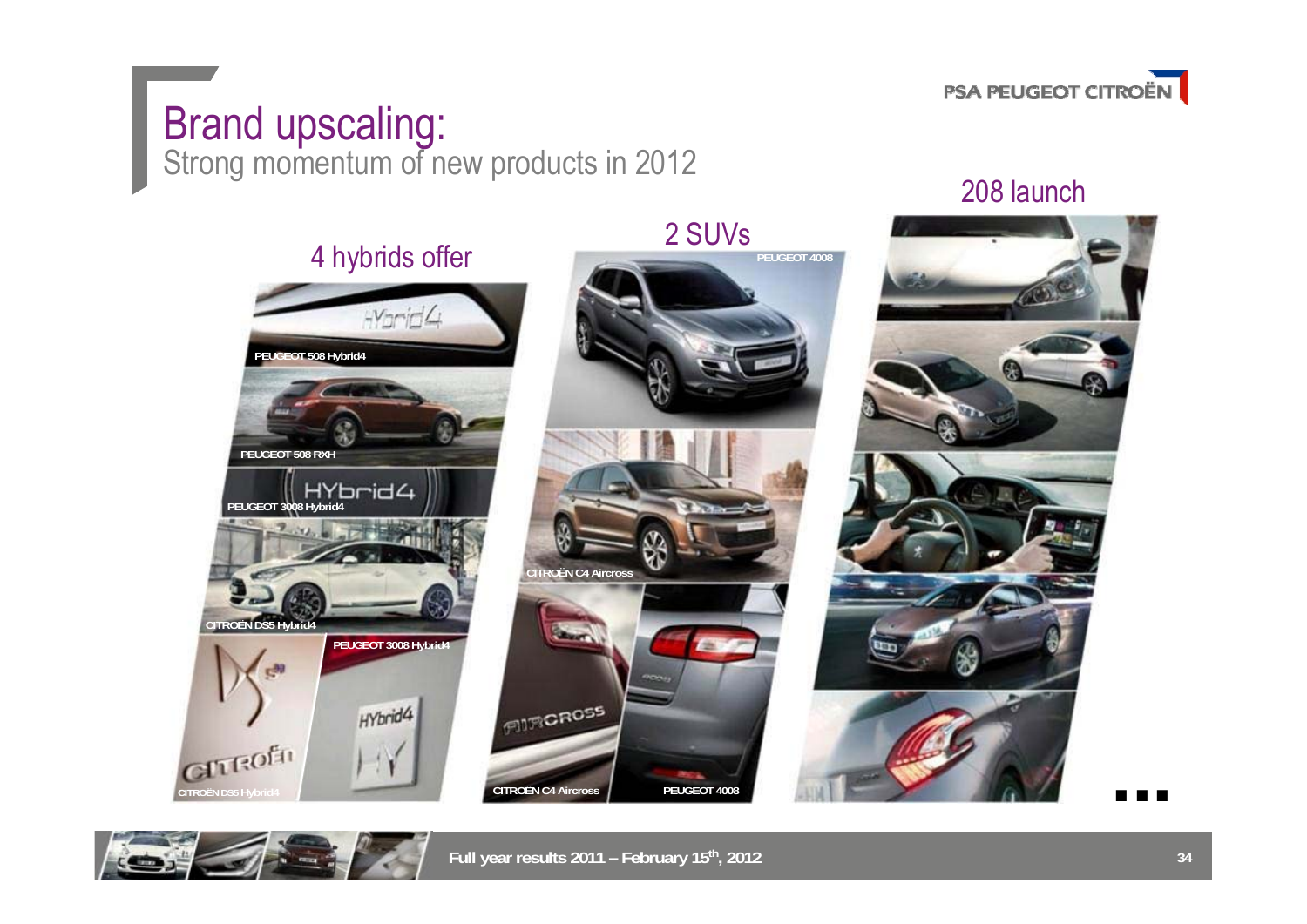

# Brand upscaling

 $1.0000000000$ 

 $10000000$ 

► Improvement in product mix and success of new launches ►Premiums vehicules contributing 40% of commercial margin

#### ►Increase in product mix:

| % of total sales   | 2009 | 2010 | 2011 |
|--------------------|------|------|------|
| C & D segments     | 38%  | 40%  | 43%  |
| A & B segments     | 46%  | 43%  | 38%  |
| Premiums vehicles* | 9%   | 13%  | 18%  |

- ►Upward residual value for new products
- ►Conquest of new customers with new launches

\* Premium vehicles: distinctive models from the A, B and C segments (Peugeot 207CC, 308CC, RCZ, 3008 and Citroën DS3 and DS4) and models from the D and E segments (Peugeot 508, 407, 607,4007 and Citroën C5, C6, DS5 and C-Crosser)



......

**AAAAA**A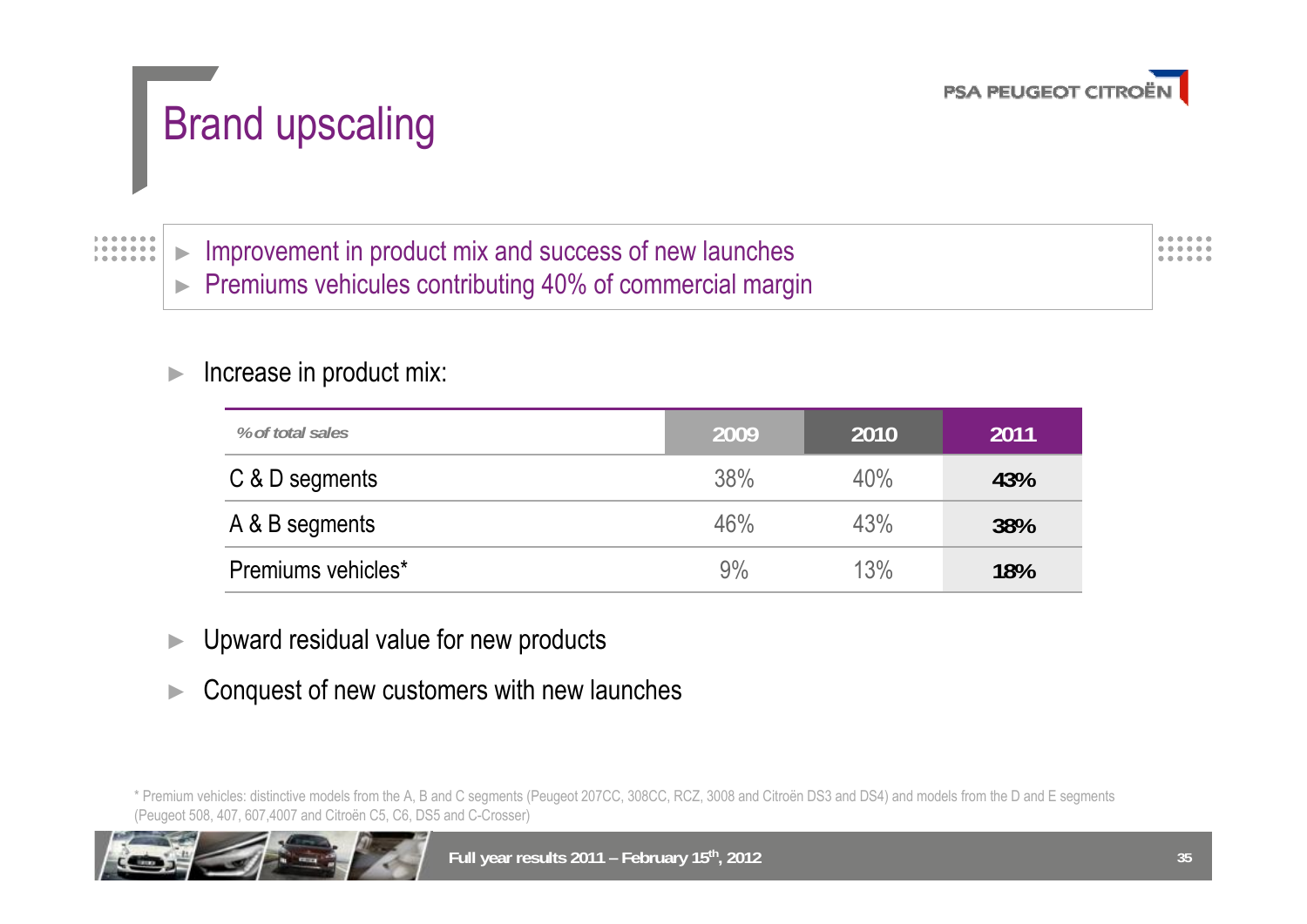

### 2012 Outlook

**Market assumptions**

▐ **Europe:** c. -5%

▐ **China:** c. +7%

Latin America: c. +6%

▐ **Russia:** c. +5%

**Group objective**

**Significant reduction of Net Debt** 

**Cash action plan implemented** 

**Success of new launches** 

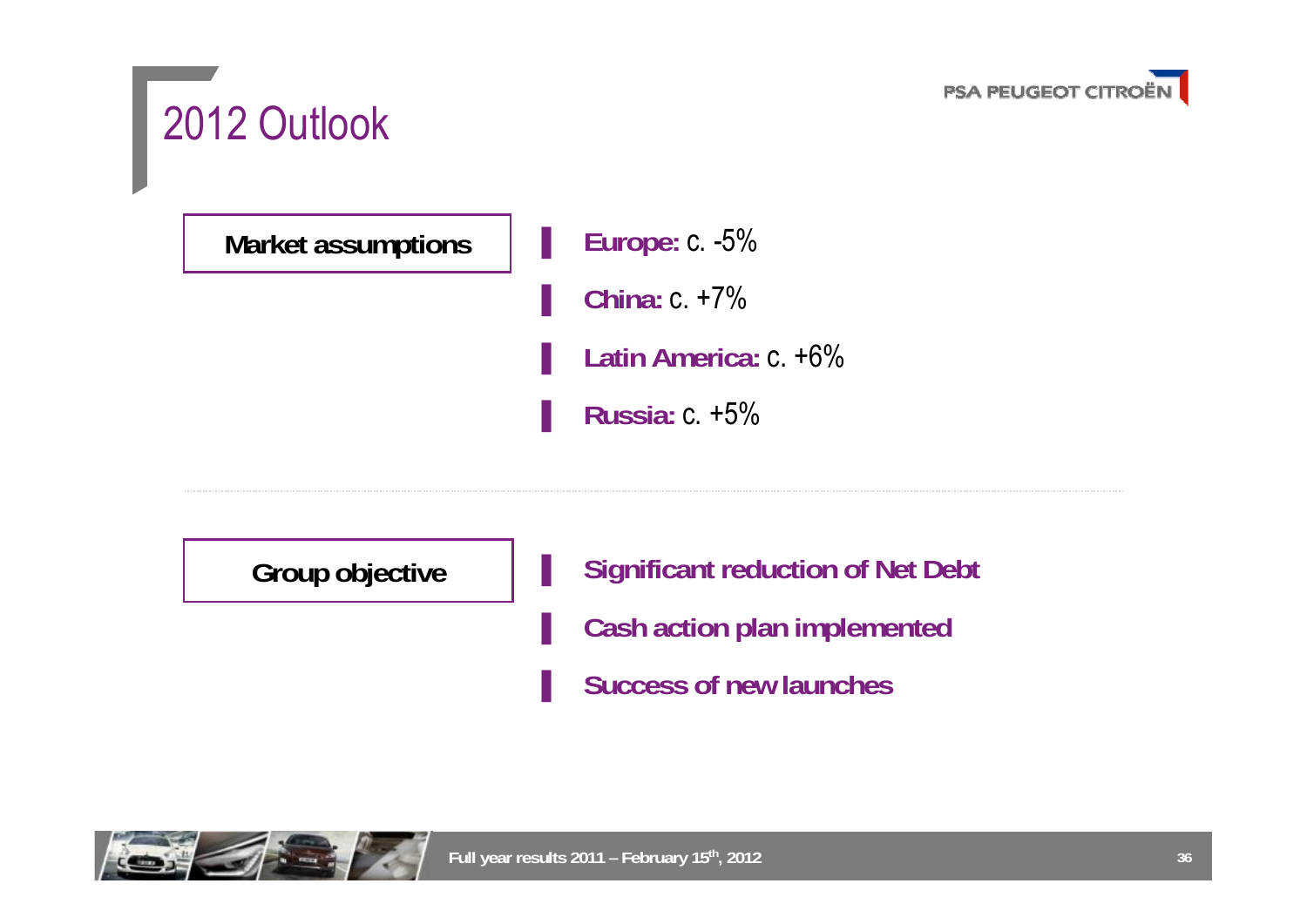



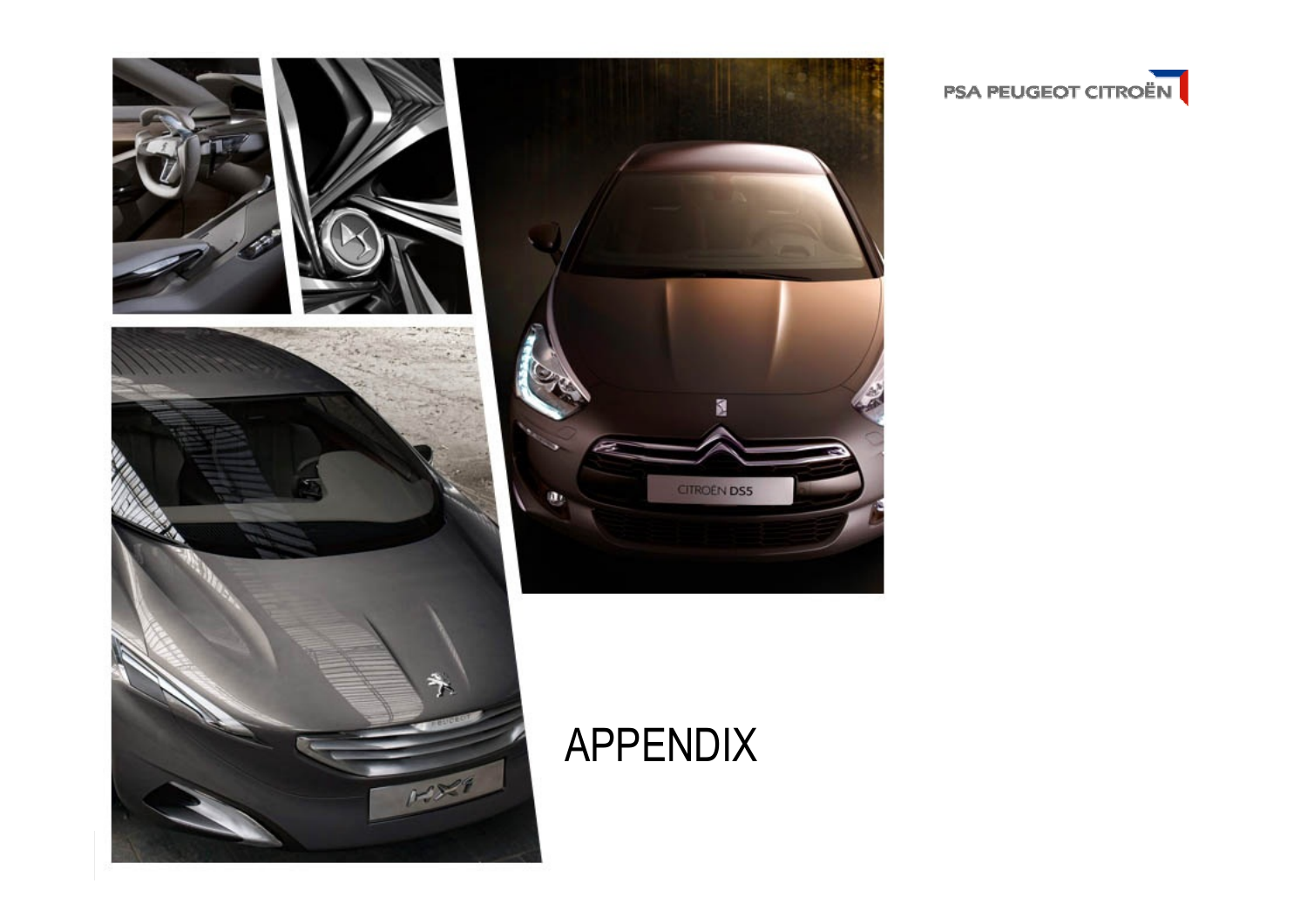

## Worldwide unit sales

| IN THOUSAND OF UNITS*                          |                                            | <b>12 MONTH</b><br>2010             | <b>12 MONTH</b><br>2011             | <b>CHANGE</b>                 |
|------------------------------------------------|--------------------------------------------|-------------------------------------|-------------------------------------|-------------------------------|
| Europe**                                       | AP                                         | 1,172,060                           | 1,099,202                           | $-6.2%$                       |
|                                                | <b>AC</b>                                  | 1,023,161                           | 961,156                             | $-6.1%$                       |
|                                                | <b>Total PSA</b>                           | 2,195,221                           | 2,060,358                           | $-6.1%$                       |
| Russia                                         | <b>AP</b>                                  | 36,879                              | 45,361                              | 23.0%                         |
|                                                | <b>AC</b>                                  | 18,621                              | 29,456                              | 58.2%                         |
|                                                | <b>Total PSA</b>                           | 55,500                              | 74,817                              | 34.8%                         |
| Latam                                          | AP                                         | 173,799                             | 190,088                             | 9.4%                          |
|                                                | <b>AC</b>                                  | 120,512                             | 135,685                             | 12.6%                         |
|                                                | <b>Total PSA</b>                           | 294,311                             | 325,773                             | 10.7%                         |
| China                                          | <b>AP</b>                                  | 150,936                             | 173,803                             | 15.2%                         |
|                                                | <b>AC</b>                                  | 224,741                             | 230,634                             | 2.6%                          |
|                                                | <b>Total PSA</b>                           | 375,677                             | 404,437                             | 7.7%                          |
| Rest of the world                              | AP                                         | 136,369                             | 147,396                             | 8.1%                          |
|                                                | <b>AC</b>                                  | 68,082                              | 78,757                              | 15.7%                         |
|                                                | <b>Total PSA</b>                           | 204,451                             | 226,153                             | 10.6%                         |
| <b>Total Assembled vehicles</b>                | <b>AP</b>                                  | 1,670,043                           | 1,655,850                           | $-0.8%$                       |
|                                                | <b>AC</b>                                  | 1,455,117                           | 1,435,688                           | $-1.3%$                       |
|                                                | <b>Total PSA</b>                           | 3,125,160                           | 3,091,538                           | $-1.1%$                       |
| <b>CKD</b>                                     | AP                                         | 471,747                             | 457,878                             | $-2.9%$                       |
|                                                | <b>AC</b>                                  | 5,256                               | $\theta$                            | $-100.0\%$                    |
|                                                | <b>Total PSA</b>                           | 477,003                             | 457,878                             | $-4.0%$                       |
| <b>Total Assembled vehicles</b><br>+ CKD units | <b>AP</b><br><b>AC</b><br><b>Total PSA</b> | 2,141,790<br>1,460,373<br>3,602,163 | 2,113,728<br>1,435,688<br>3,549,416 | $-1.3%$<br>$-1.7%$<br>$-1.5%$ |

\*Assembled vehicules + CKD units

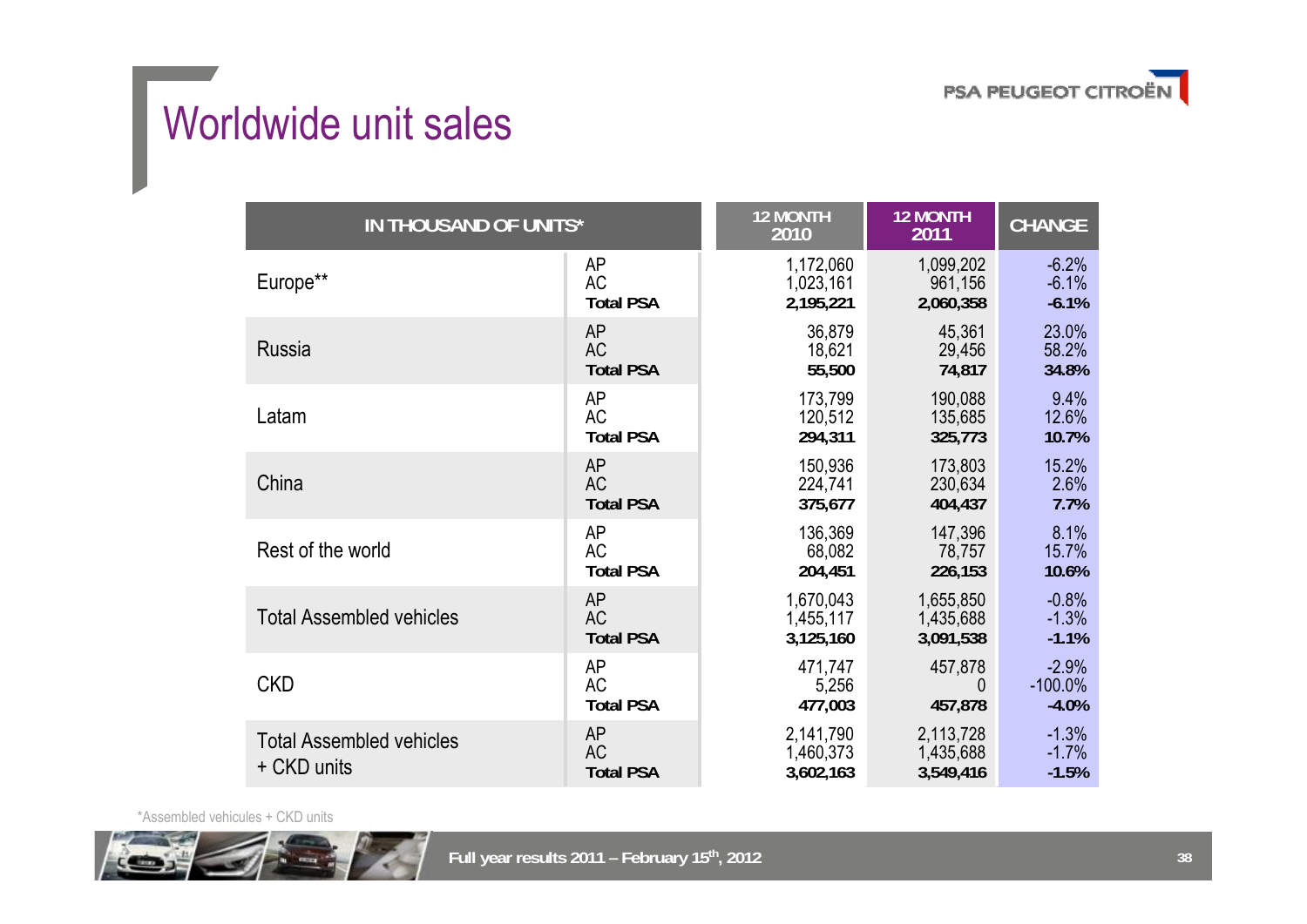

### Automotive: Market share outside Europe

►Market shares maintained in growing markets  $0.00000000$  $0.0000000$ *<u>AAAAA</u>* 

#### **Cars and light commercial vehicles**

|                 | 2010 | 2011 |
|-----------------|------|------|
| China*          | 3.4% | 3.4% |
| Latin America** | 5.4% | 5.5% |
| Russia          | 2.8% | 2.7% |

 $\begin{array}{cccccccccccccc} 1 & 0 & 0 & 0 & 0 & 0 & 0 & 0 \\ 1 & 0 & 0 & 0 & 0 & 0 & 0 & 0 \\ \end{array}$ 

 $1.00000000000$ 

\* Passengers vehicles \*\* Brazil, Argentina, Chile, Mexico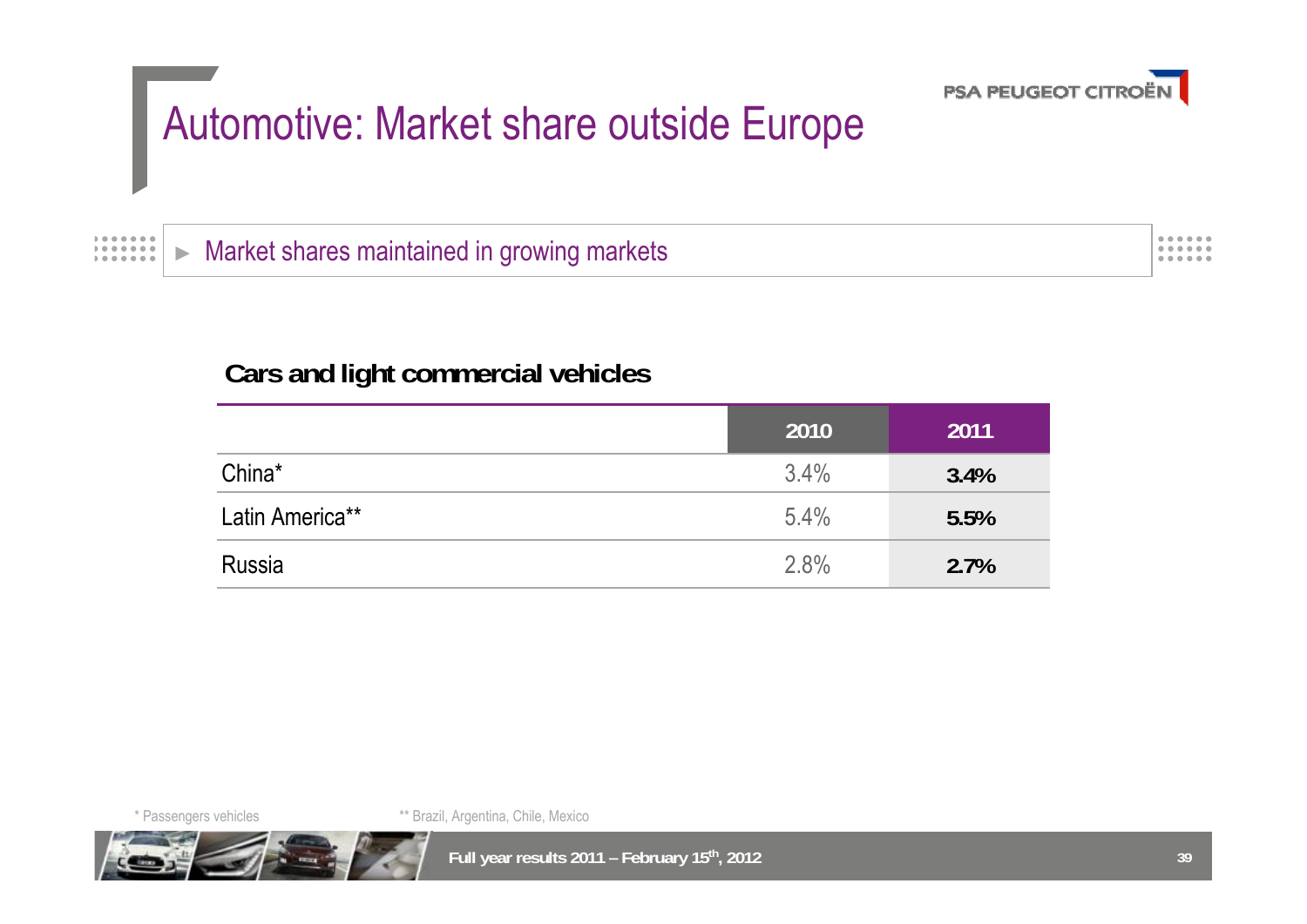

### Automotive: new car revenue analysis

#### $\begin{array}{cccccccccccccc} 1 & 0 & 0 & 0 & 0 & 0 & 0 & 0 \\ 1 & 0 & 0 & 0 & 0 & 0 & 0 & 0 \\ \end{array}$ *<u>BARRAS</u>*

►

►

#### A year of two semesters Positive contribution from product mix



\* CKD, accounting treatment of buy back commitment, short term rental

...... ------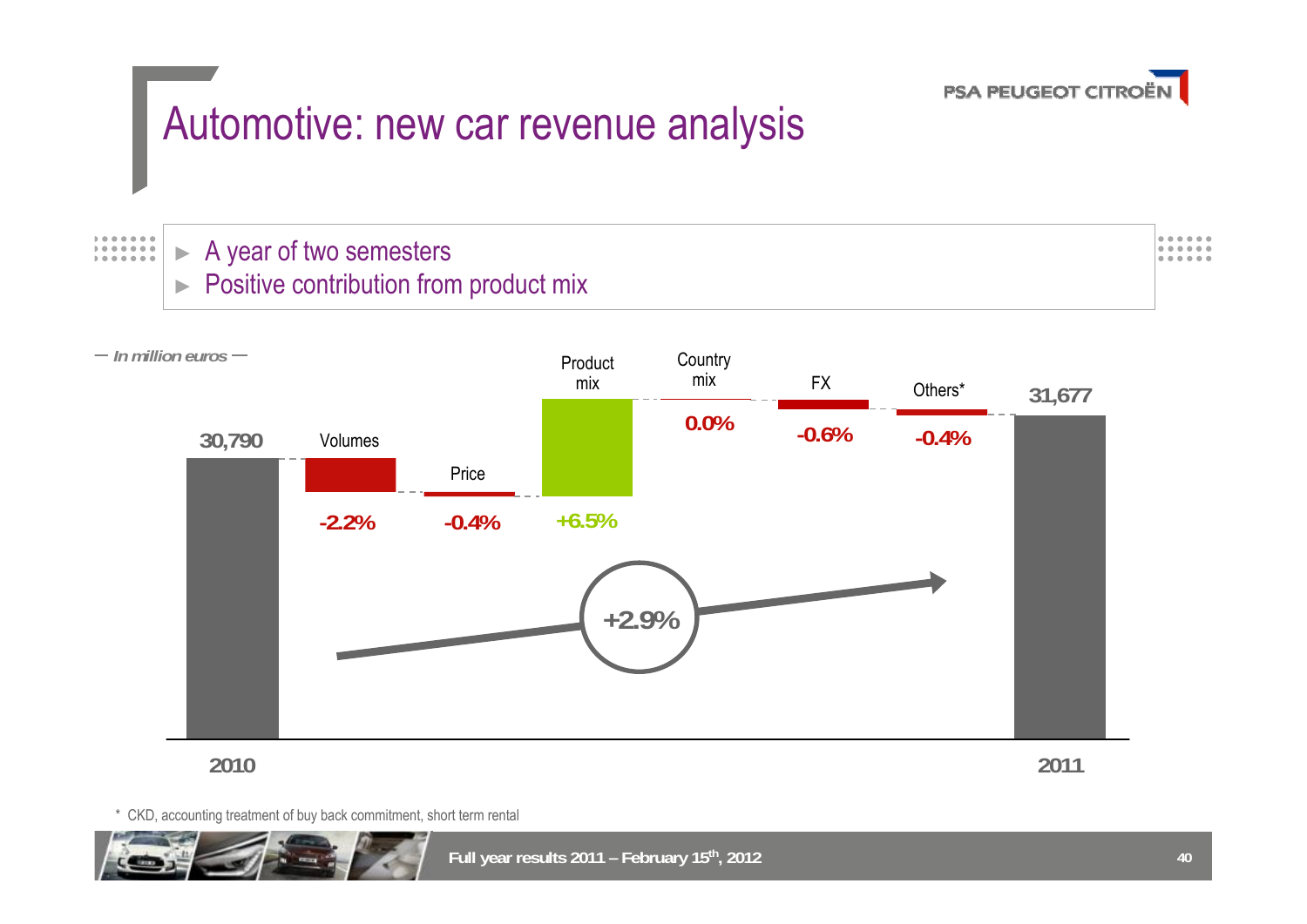

# **Group results by division**

|                                                  | <b>AUTOMOTIVE</b> |         |        | <b>FAURECIA</b> |       | <b>GEFCO</b> |       | <b>BANQUE</b><br><b>PSA FINANCE</b> |          | <b>OTHERS BUSINESSES</b><br>& ELIMINATIONS |        | <b>TOTAL</b> |  |
|--------------------------------------------------|-------------------|---------|--------|-----------------|-------|--------------|-------|-------------------------------------|----------|--------------------------------------------|--------|--------------|--|
| In million euros                                 | 2010              | 2011    | 2010   | 2011            | 2010  | 2011         | 2010  | 2011                                | 2010     | 2011                                       | 2010   | 2011         |  |
| Revenues                                         | 41,405            | 42,710  | 13,796 | 16,190          | 3,351 | 3,782        | 1,852 | 1,902                               | (4, 343) | (4,672)                                    | 56,061 | 59,912       |  |
| <b>Recurring operating</b><br>income / (loss)    | 621               | (92)    | 456    | 651             | 198   | 223          | 507   | 532                                 | 14       | $\mathbf{1}$                               | 1,796  | 1,315        |  |
| % of revenues                                    | 1.5%              | $-0.2%$ | 3.3%   | 4%              | 5.9%  | 5.9%         | 27.4% | 28%                                 |          | $\blacksquare$                             | 3.2%   | 2.2%         |  |
| Non-recurring operating<br>income (and expenses) | (58)              | (347)   | (36)   | (58)            | 12    | $\bf{0}$     | 27    | $\bf{0}$                            | (5)      | (12)                                       | (60)   | (417)        |  |
| Operating income                                 | 563               | (439)   | 420    | 593             | 210   | 223          | 534   | 532                                 | 9        | (11)                                       | 1,736  | 898          |  |

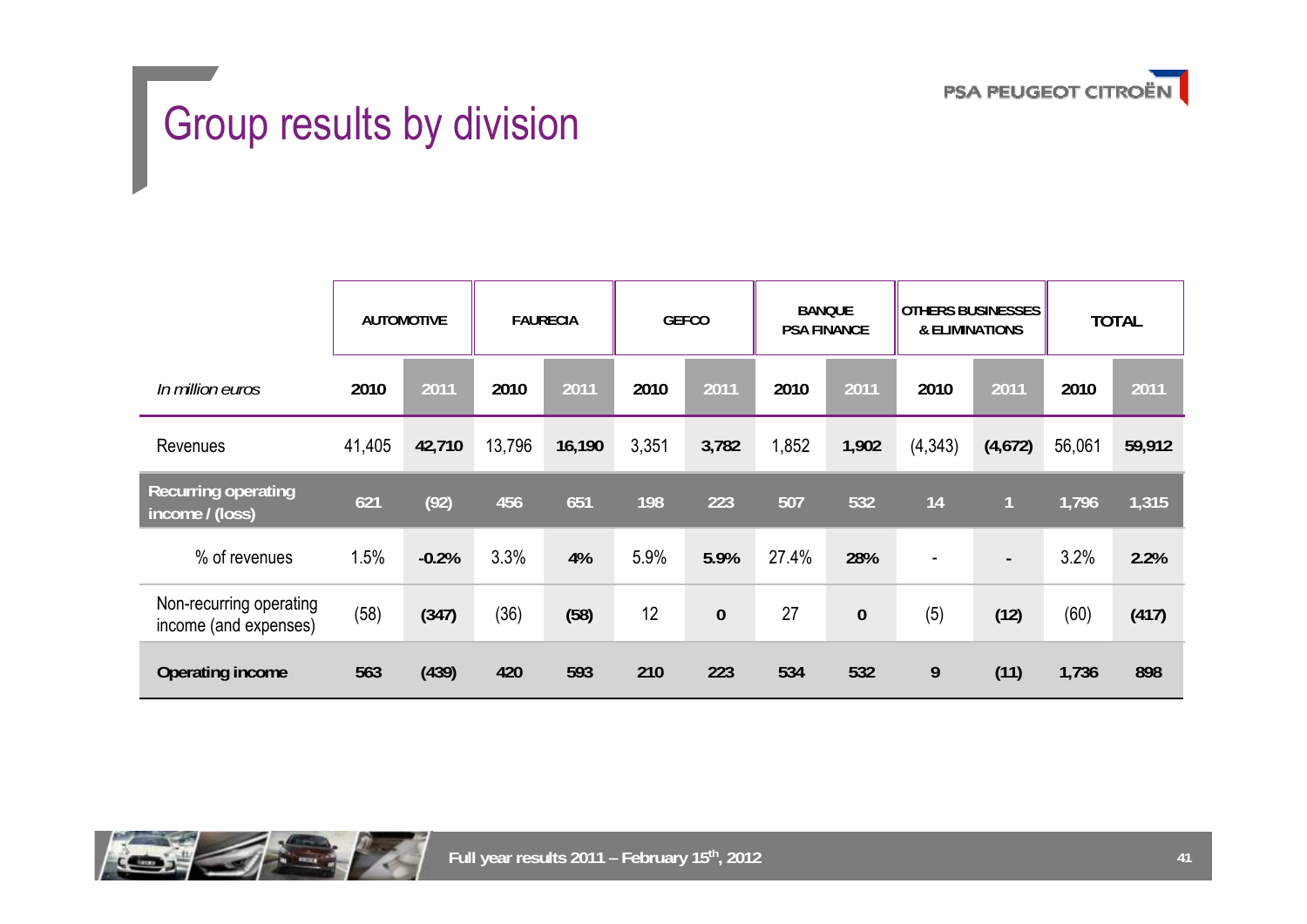

# Focus on DPCA (China)

#### ► DPCA\* record sales growth at +8% ►Contribution to Group EPS of 0.67 cents

►Entering C and D segments

|               | 2010       | $H^4$   | H <sub>2</sub> | 2011    |
|---------------|------------|---------|----------------|---------|
| Vehicles sold | 700<br>275 | 194,600 | 209,800        | 404,400 |

| (in million euros) $*$             | 2010 |    | 2011 |
|------------------------------------|------|----|------|
| Share of recuring operating income | 154  | 88 | 145  |
| Share of net income                | 159  |    | Ibli |
| <b>Earnings per share</b>          |      |    |      |

\* Dongfeng Peugeot Citroën Automobiles (50/50 joint venture)



 $0.0000000$  $0.00000000$ . . . . . .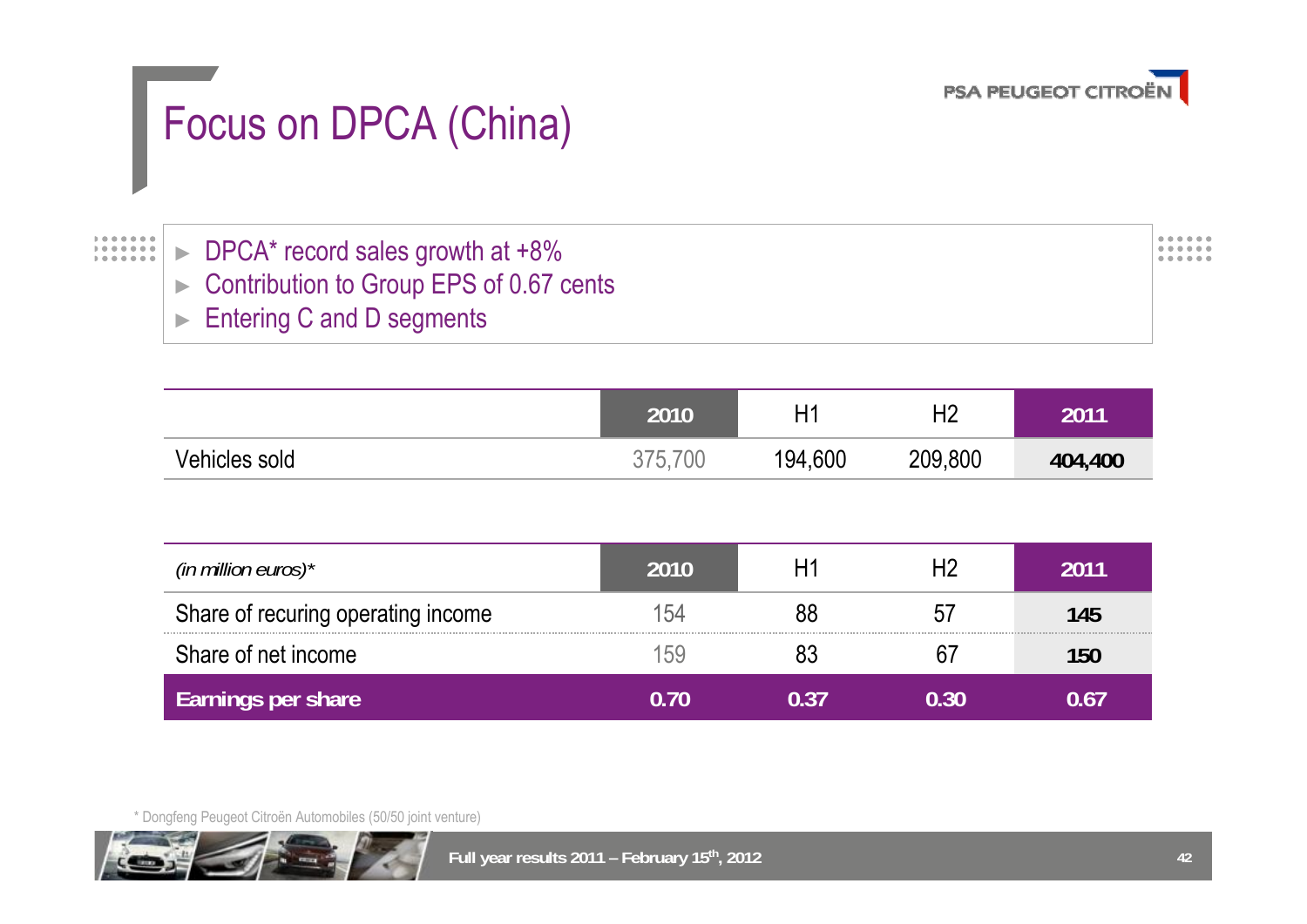

# Banque PSA Finance

 A value-creating business with solid ROI generation*<u>BOODOOO</u>* ►

- A powerful tool to develop car and services sales
- Successful international roll-out to support globalisation: operations in 23 countries
	- A diversified funding strategy

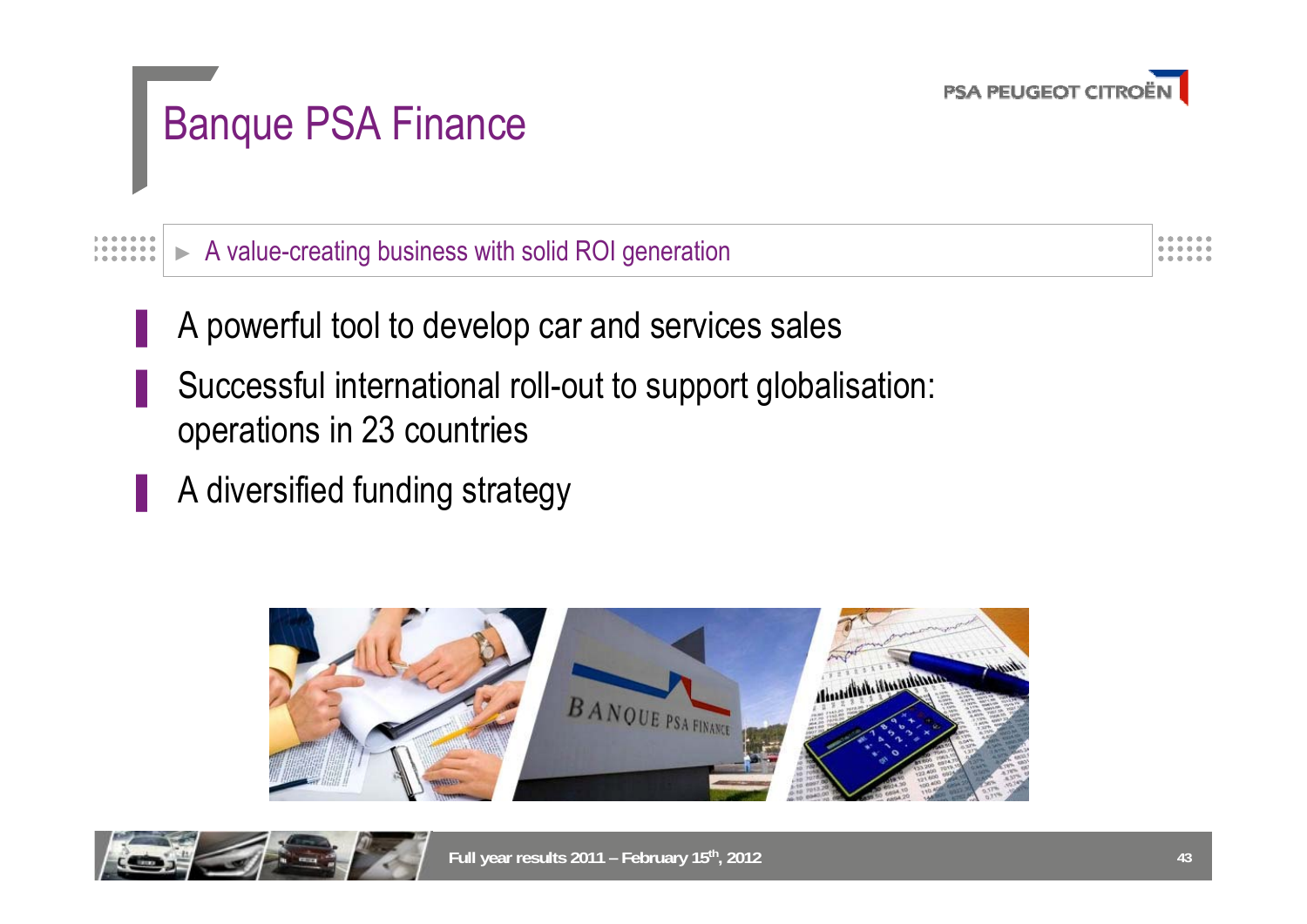



► Continuing to accompany Faurecia development ►Leading market positions in four core business lines

Strategy: a global Group serving all OEMs worldwide

Presence in all fast growing markets: Asia, North America, Brazil, India

A well diversified customer portfolio with strong presence on most of the world's leading premium brands



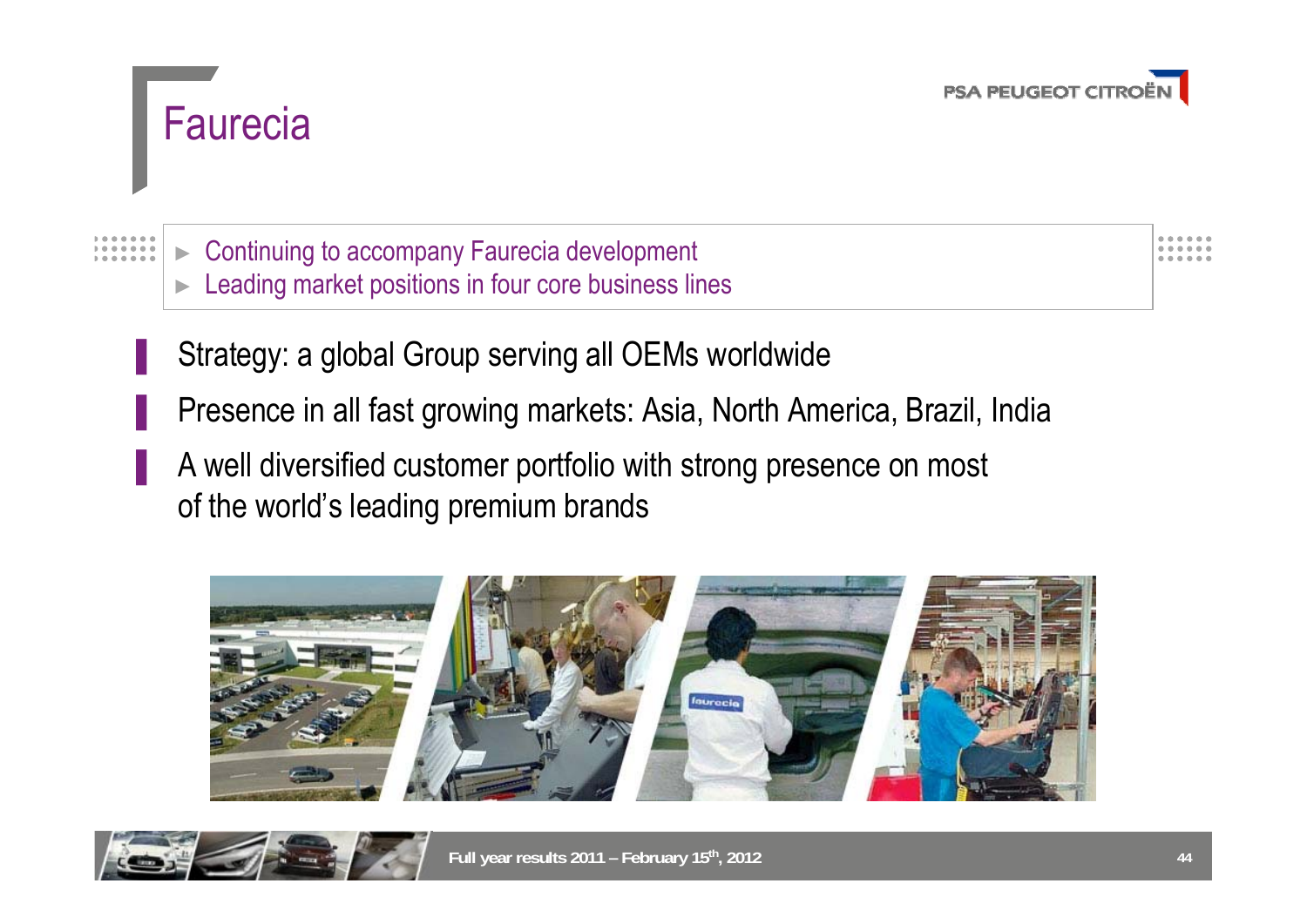

# Enhancing brand image and pricing power

Strong increase in product mix and successes of new launches

►Upward Residual Values\* for all new products building up pricing power

 $0.0000000$  $0.00000000$ .....

|                  | Launch  | <b>Previous models</b> | <b>New models</b> |                |  |  |
|------------------|---------|------------------------|-------------------|----------------|--|--|
|                  |         |                        | At launch         | <b>Current</b> |  |  |
| Peugeot 3008     | Q1 2010 | ٠                      | 44%               | 44%            |  |  |
| Peugeot 3008 HY4 | Q4 2011 | $\blacksquare$         | 46%               |                |  |  |
| Peugeot RCZ      | Q2 2010 | ۰                      | 43%               | 46%            |  |  |
| Peugeot 508      | Q1 2011 | 35%                    | 44%               | 44%            |  |  |
| Citroën DS3      | Q2 2010 | ۰                      | 42%               | 45%            |  |  |
| Citroën DS4      | Q1 2011 | ٠                      | 40%               | $\blacksquare$ |  |  |
| Citroën DS5      | Q4 2011 | ۰                      | 44%               |                |  |  |
| New Citroën C4   | Q3 2010 | 34%                    | 41%               | 41%            |  |  |

\* Residual Values (36 months, 90,000km) – Source DAT, Q4 2011 (Germany)



 $\begin{array}{cccccccccccccc} 1 & 0 & 0 & 0 & 0 & 0 & 0 & 0 \\ 1 & 0 & 0 & 0 & 0 & 0 & 0 & 0 \\ \end{array}$ 

 $1.000000000$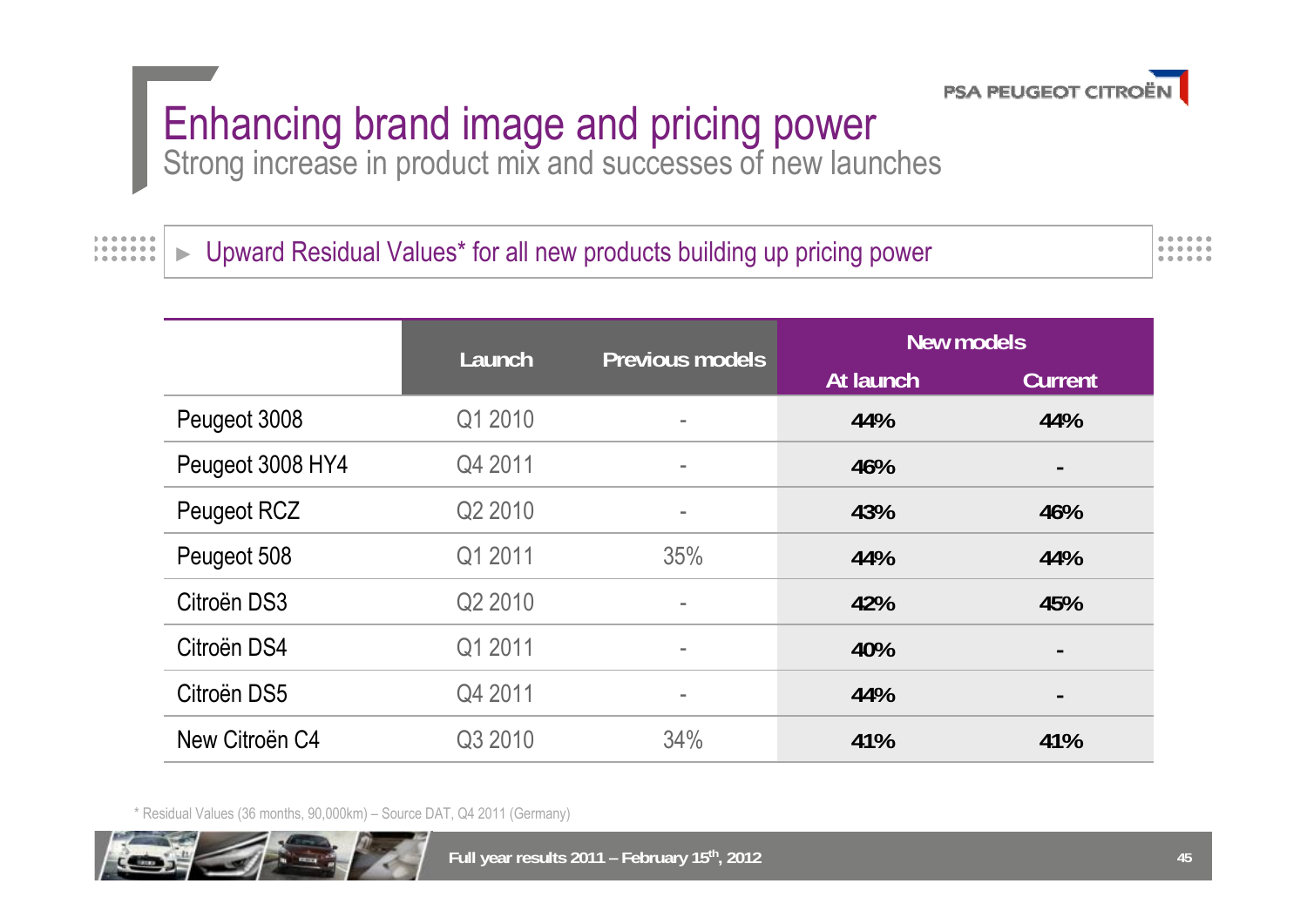

......

......

# Brand upscaling

#### $1.0000000000$  New products above estimates, increasing Brand value  $1.0.0.0.0.0.0.$ ►*<u>BOODOOO</u>*

#### *Units sold, FY 2011*